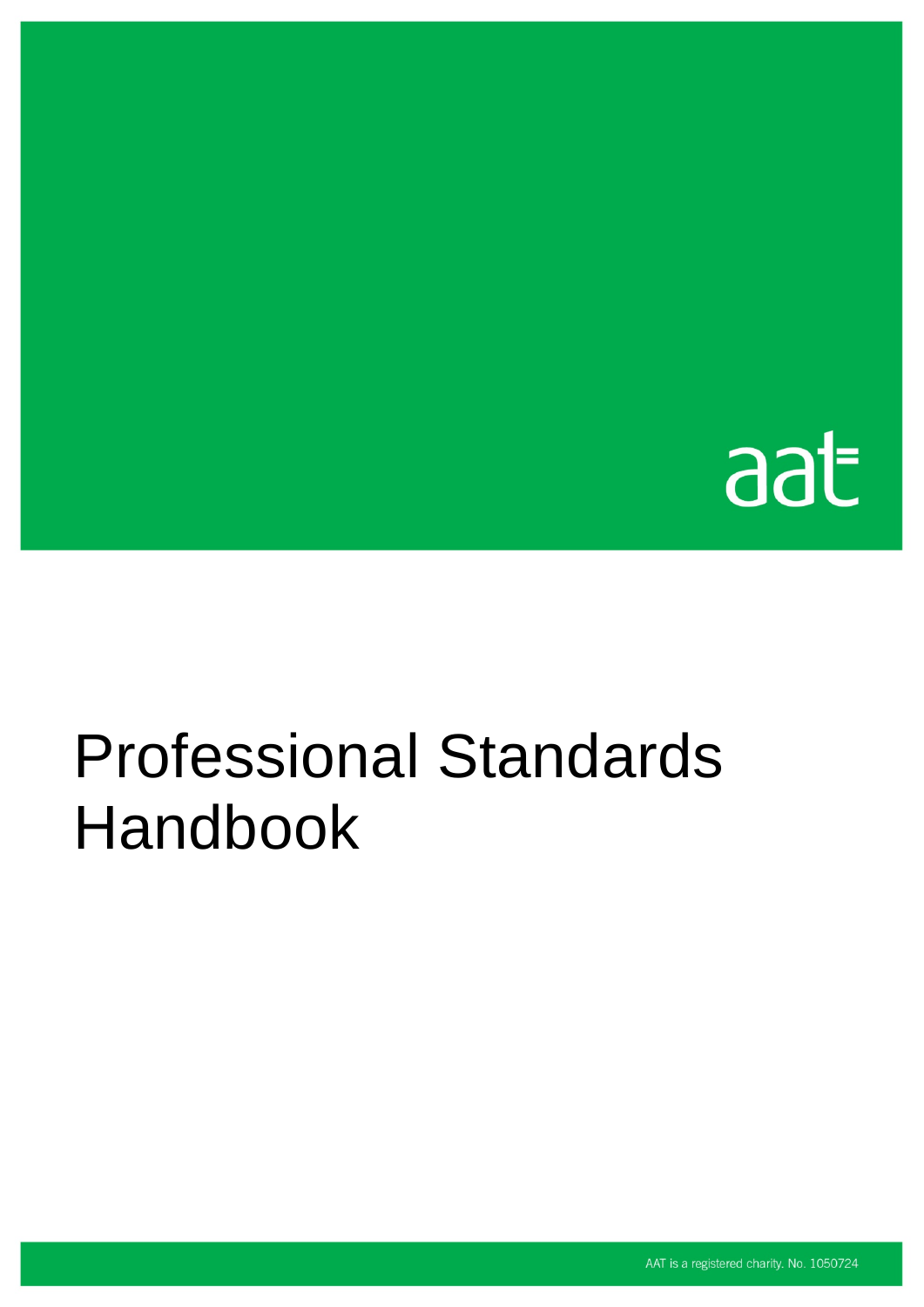# **Professional Standards Handbook**

### Contents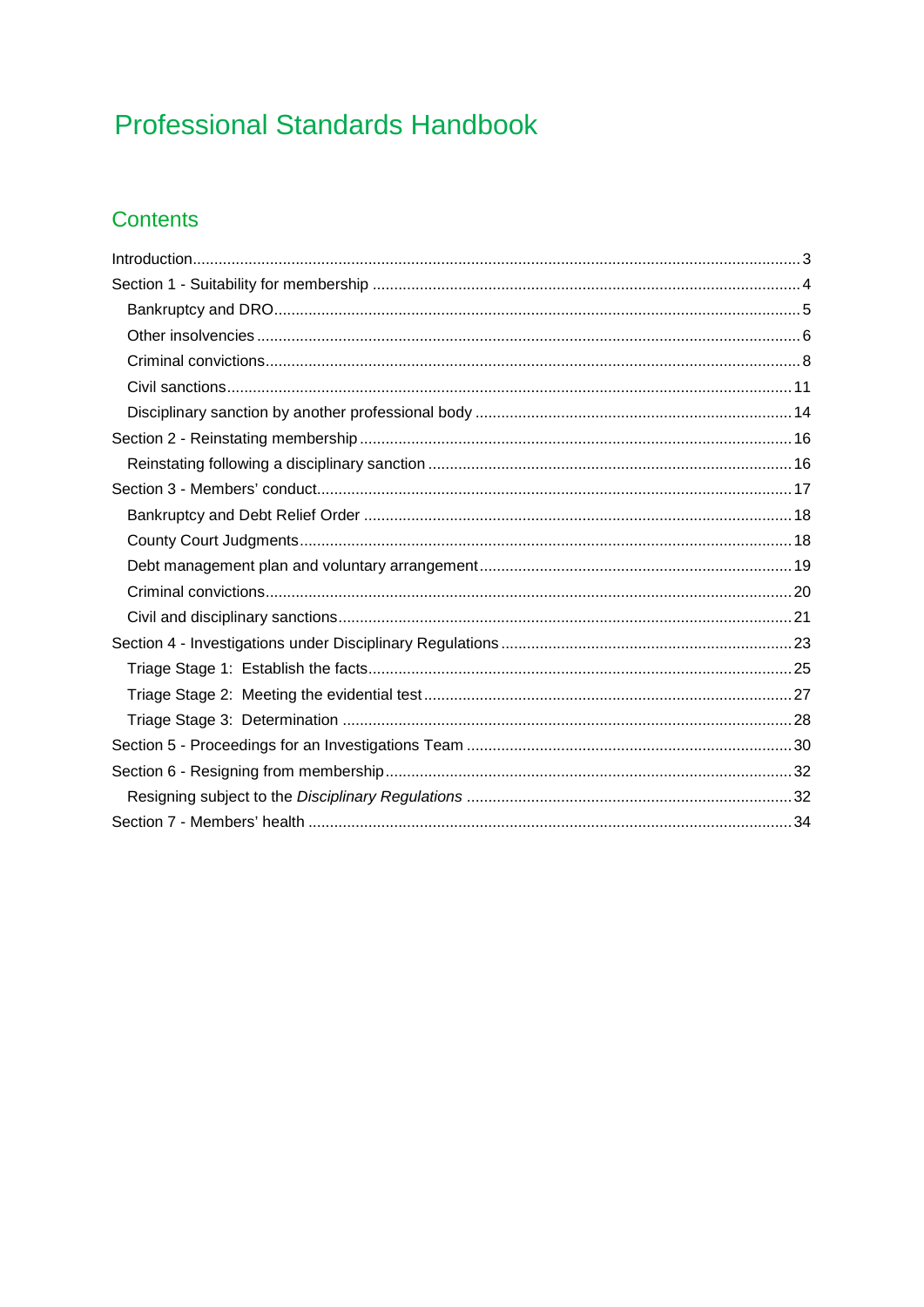# Professional Standards Handbook

#### <span id="page-2-0"></span>**Introduction**

This handbook is for staff of AAT's Professional Standards team. It provides guidance on the handling of cases where a question needs to be settled about an individual's suitability for admission to membership as well as ongoing membership when there has been a breach of AAT policies, regulations and/or relevant UK legislation.

Many issues of this kind are straightforward as AAT's regulatory framework provides default positions. For example, when a member discloses they have been declared bankrupt or have a debt relief order then their membership automatically ceases. However, there will be matters where you may need to exercise discretion in deciding the steps to take and this handbook will provide guidance on this.

Each section of the handbook tackles a particular subject area.

- Section 1 focuses on applications for membership. This includes those applying to be a student, affiliate, associate, full, fellow or licensed member. This section draws on information from the *Insolvency*, *Criminal Convictions*, *Civil Sanctions*, *Disciplinary Sanctions*, *Membership Criteria*  and the *Licensing* policies*.* Where applicable, you will be given the default position for each policy and then guided on what matters to consider and the procedure to follow when exercising your discretion to accept or decline an application.
- Section 2 turns your attention to matters you will need to consider when an individual wants to reinstate their AAT membership.
- Section 3 will guide you through the default positions and the matters to consider when a member declares an insolvency, criminal conviction, civil sanction or disciplinary sanction by another professional body.
- Sections 4 to 7 focus on investigations under the *Disciplinary Regulations* as well as matters to consider when a member who is the subject of a complaint of misconduct wants to resign or reports an issue with regard to their health.

#### **How to use the handbook**

Remember this handbook offers guidance. It should not be used to as a shortcut to knowing the policies that make up AAT's regulatory framework. You should always refer the policies for a definitive application of the regulations. If after reading the policies or this handbook you remain unclear about how to act in a given situation then do not guess. Speak to your colleagues or your manager.

#### **Keeping the handbook up to date**

No handbook can foresee or address every issue which may arise. The handbook is a living document and we will develop new guidance in the light of experience. Please be on the lookout for ways in which we can add to the handbook, make it more clear, or improve it in any way.

#### **Commencement**

This handbook came into force on 1 May 2016.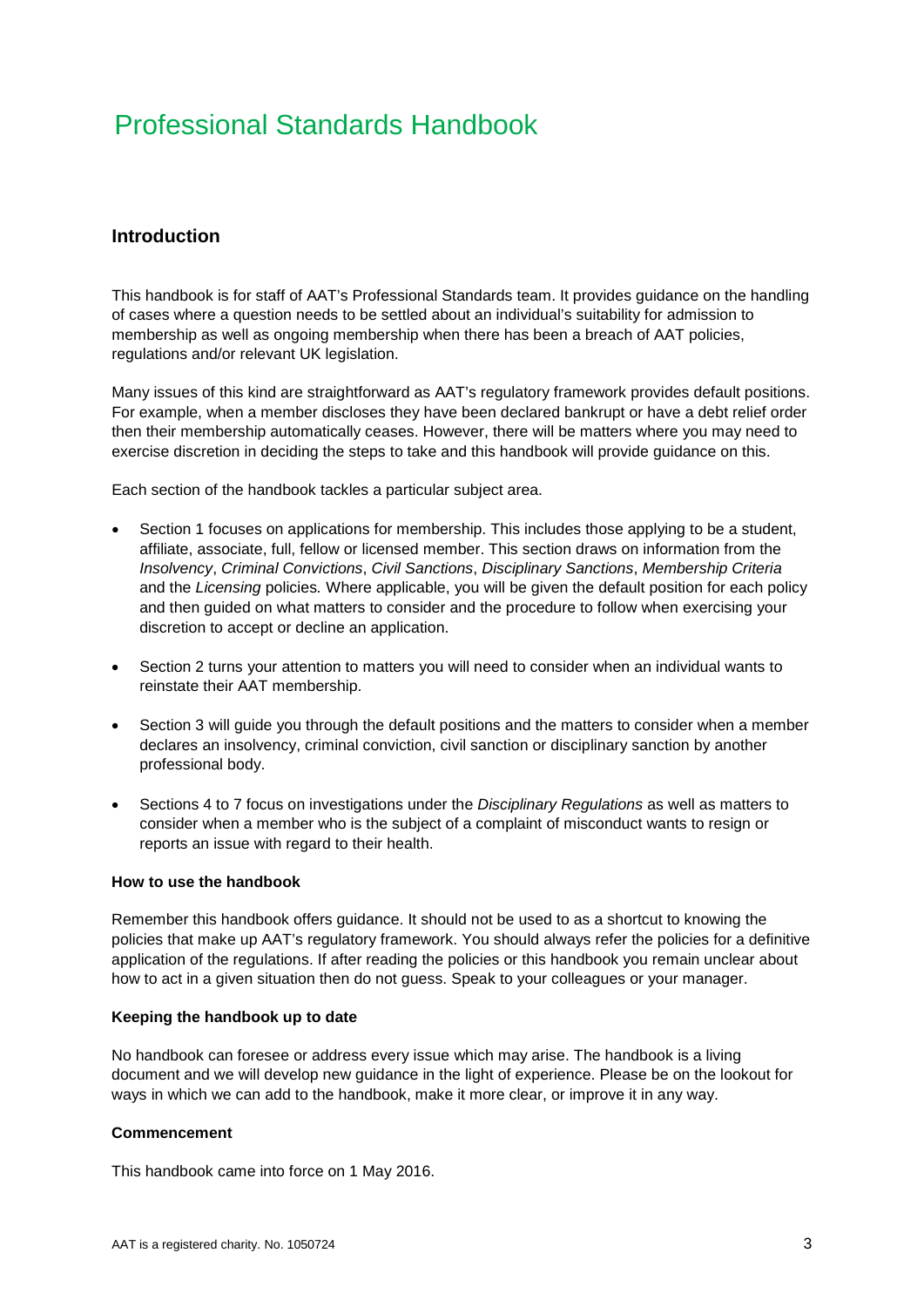# <span id="page-3-0"></span>Section 1 - Suitability for membership

AAT upholds high standards of competence and professional conduct. Accountancy is a trusted profession and AAT aims to ensure that members behave professionally and ethically and comply with AAT policies and regulations and relevant UK legislation.

In pursuit of that aim, we have a robust approach in considering whether an applicant is a fit and proper person to be a member, whether applying to be a student, affiliate, associate, full, fellow, or licensed member or applying to reinstate their membership.

We require applicants to be honest, open and to disclose their status with regards to matters concerning the following:

- insolvency
- unspent criminal convictions
- civil sanctions
- disciplinary sanctions made by another professional body.

Applicants must provide information to support their application. To corroborate any information they supply you can use information in the public domain (e.g. Companies House records; the Individual Insolvency Register; an internet search; press release, TV or radio programme) to help determine suitability for membership.

You should bear in mind that if you draw incorrect conclusions from any of the information you have, that is a ground for appealing the outcome of a suitability assessment. Therefore, if the information you have raises any questions, or leaves anything uncertain, you must address this by making further enquiries with the applicant or relevant third parties.

Each application must be assessed on its own merits. The test to be applied to a final determination is whether an applicant, on the basis of their declaration and the circumstances surrounding it, would pose a risk to the public or, by virtue of holding membership, is likely to undermine public confidence in AAT or its members.

Where applicable, you must also take account of an applicant's conduct during the suitability assessment. If an applicant indulges in behaviour that is abusive to AAT staff, for example, rude and aggressive comments and/or swearing, you must treat the incident as relevant to their suitability for membership, and evaluate it accordingly.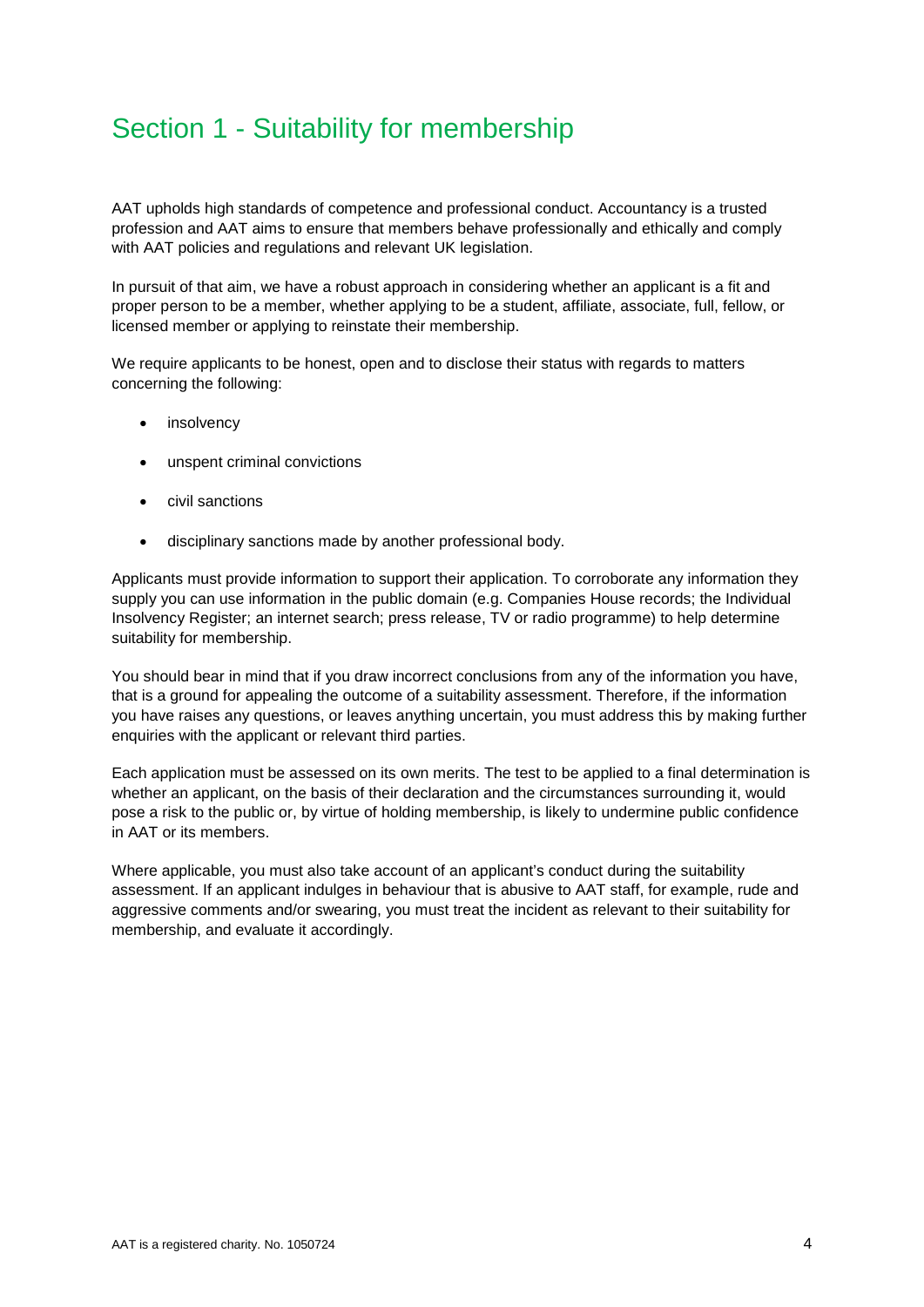#### **Insolvency**

AAT's *Insolvency* policy includes:

- corporate insolvency where an individual is or was a director of an entity which is or was insolvent; and
- personal insolvency covered in the UK by the Insolvency Act 1986, including any modifications as detailed in the Enterprise Act 2002, or equivalent legislation in other jurisdictions.

We require individuals to declare any insolvency on application. This includes:

- bankruptcy
- debt relief order (DRO), an alternative to bankruptcy for those who have relatively low liabilities, no real assets and little or no disposable income with which to make contributions to creditors
- County Court Judgments (CCJs)
- voluntary arrangements under the Insolvency Act 1986
- any breaches of contractual payments to creditors which have not been remedied within one year of the date of first breach, including debt management plans.

All declarations regarding the above are considered in accordance with the *Insolvency* policy.

Applicants from jurisdictions outside the UK must disclose any insolvency which is comparable with the provisions of the Insolvency Act.

#### <span id="page-4-0"></span>**Bankruptcy and DRO**



#### **Starting point**

Under paragraph 13 and 28 of the *Insolvency* policy, the default position is that we decline applications for membership and applications for a licence where the individual is subject to an undischarged bankruptcy or DRO.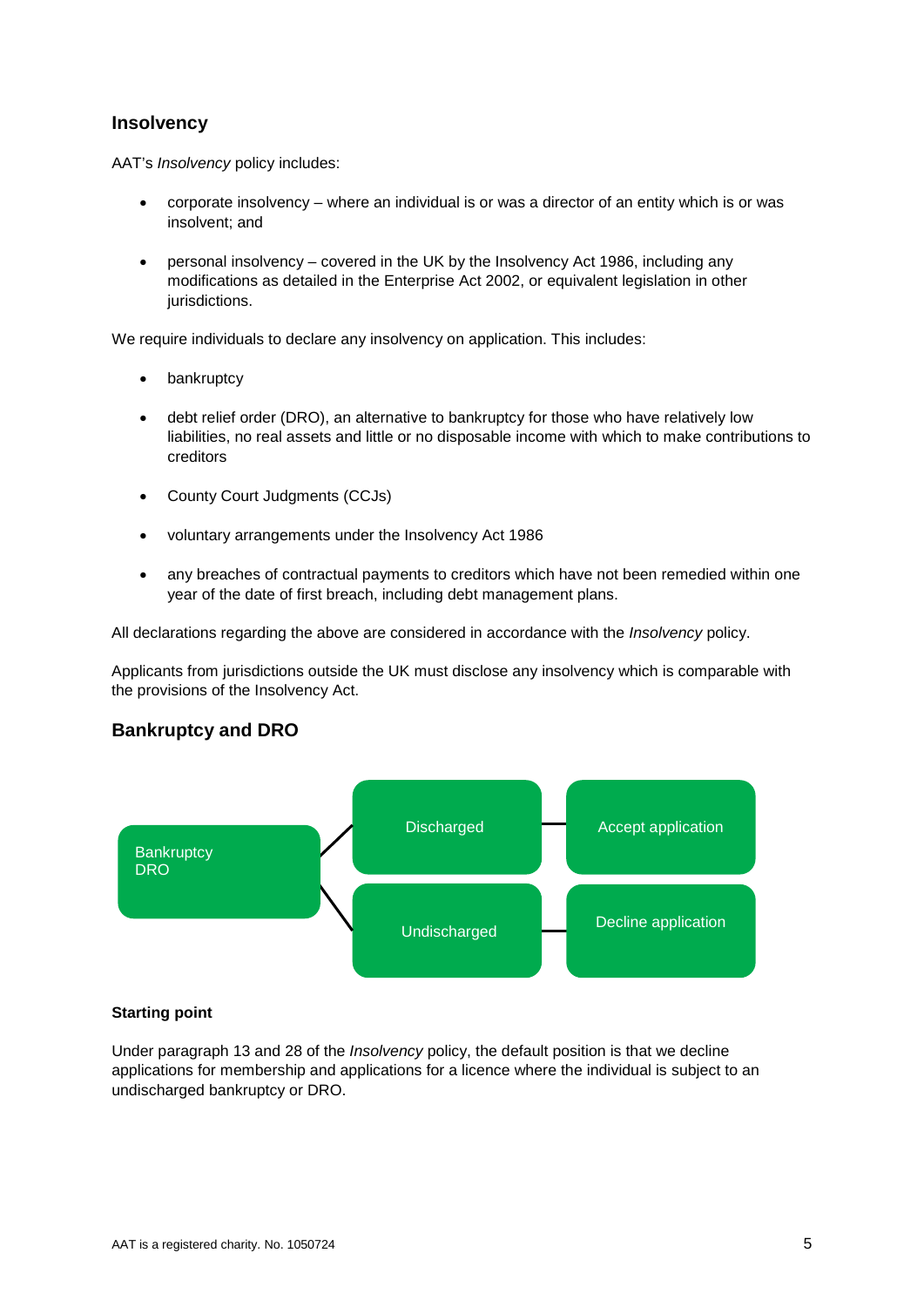#### **Exercising discretion**

Occasionally, mitigating circumstances will exist where you feel it would be unreasonable not to consider an application from an individual who is subject to an undischarged bankruptcy or DRO. In such an event the *Membership Criteria* and *Licensing* policies allows you to exercise discretion and consider such applications.

It is not possible to provide a complete list, but the following examples could, depending on the evidence, be regarded as "mitigating circumstances":

- deterioration of physical health be it personal, a close relative or significant other
- significant adverse family circumstances
- an unforeseen event outside the applicant's control
- behaviour by a third party which has an adverse effect on the applicant.

Applicants must fully explain their mitigating circumstances and provide supporting evidence; failure to do so means paragraphs 13 or 28 of the *Insolvency* policy automatically applies.

Where you propose admitting an applicant who is subject to an undischarged bankruptcy or DRO, you must remit the matter to a membership assessor for final determination.



#### <span id="page-5-0"></span>**Other insolvencies**

#### **Starting point**

Where the insolvency declared on application is current, but does not concern an undischarged bankruptcy or DRO, the following applies:

- student applicants are admitted to membership
- affiliate, associate and full member applicants are either admitted or declined membership following a suitability assessment
- fellow and licensed applicants are declined unless you feel it would be unfair not to accept the application.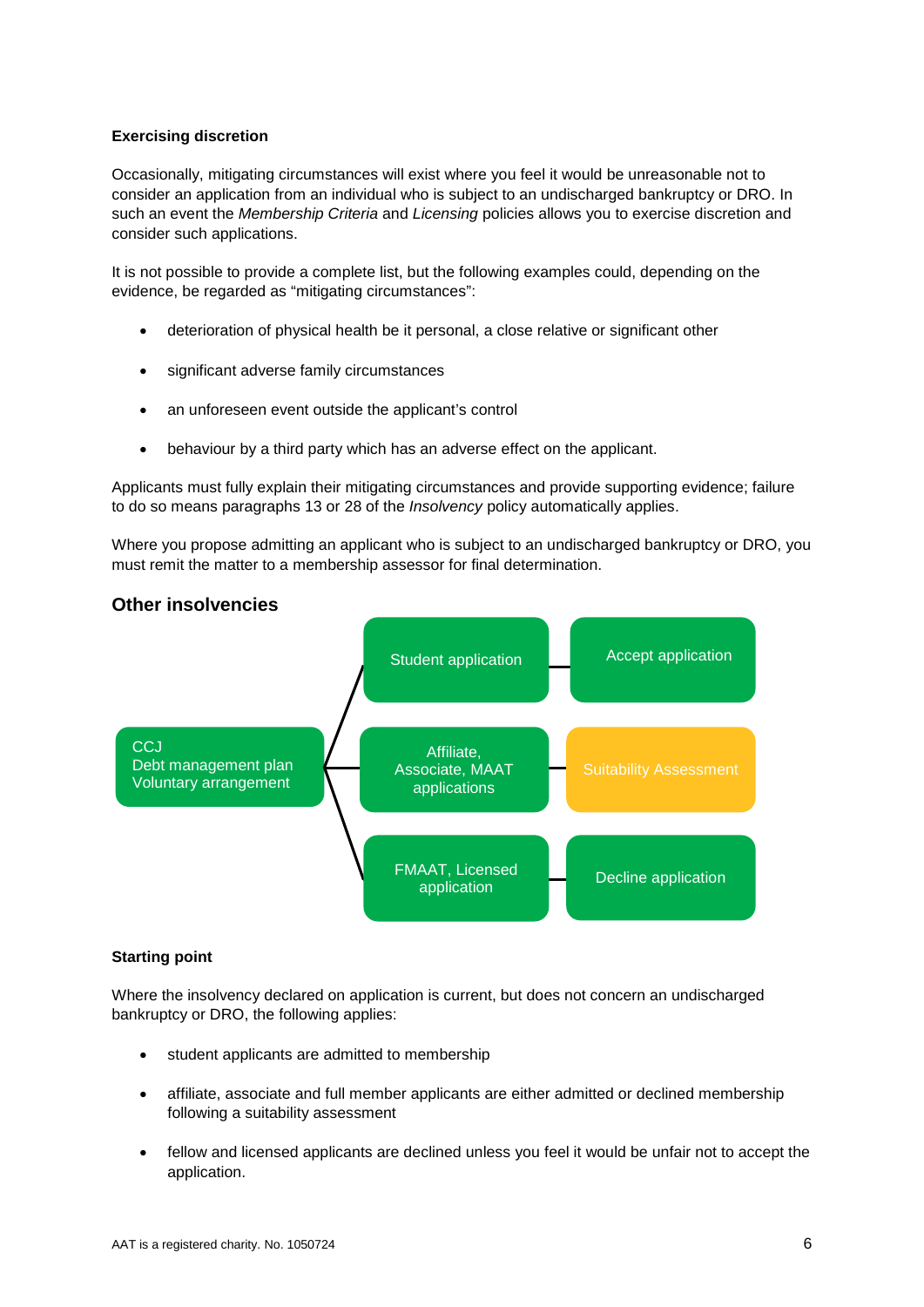When assessing the information surrounding an application you should bear the following in mind:

#### **a) Type of insolvency**

We do not view one type of insolvency more or less favourably than any other.

#### **b) Amount owed**

An applicant declaring current insolvency must disclose the total amount, or an approximation, of money owed to their creditors at the point of insolvency; and also the amount still owed. A marked decrease between the two figures is an indicator that that the applicant is actively working to address their debt.

#### **c) Continuous payments for a 12 month period**

An applicant declaring current insolvency must provide evidence which demonstrates they are actively engaged in addressing their debt. The individual must demonstrate continuous payments for a 12 month period immediately preceding their application. This can be demonstrated by way of bank statements showing regular payments to creditors or a debt counselling service. Alternatively, an applicant can provide representations from an Insolvency Practitioner which confirm the insolvency arrangement is proceeding satisfactorily.

#### **d) Mitigating factors**

Applicants must explain the circumstances surrounding their insolvency. If an applicant refers to mitigating circumstances then they must fully explain the circumstances and provide supporting evidence. Failure to provide evidence indicates that little weight should be attached to any declared mitigation.

#### **e) Two character references**

An applicant declaring current insolvency must provide character references. The referees must explain why they consider the applicant suitable to join AAT. The formal requirements for character references are detailed in Schedule 1 of the *Insolvency* policy.

#### **Exercising discretion**

Occasionally, mitigating circumstances may exist where you would consider it unfair to decline an application for fellow membership or a licence where the individual is insolvent. The *Membership Criteria* and *Licensing* policies allow you to exercise discretion and consider such applications. If you propose approving an application for fellow membership or a licence where the individual is insolvent, you must remit the matter to a membership assessor for final determination.

You have delegated powers to admit or decline applicants for full membership without referring the matter to a membership assessor. When using delegated powers, you may still encounter circumstances where you need to remit a matter to a membership assessor. Whilst not an exhaustive list such circumstances may include:

- evidence of 12 months' payment to their creditors but the applicant does not have a credible repayment plan in place
- evidence of 12 months' payment to creditors but the payments are not continuous
- the applicant has multiple voluntary arrangements but is unable to evidence 12 months' payment for one or more of the arrangements
- evidence reveals an act of dishonesty contributed to the applicant's insolvency.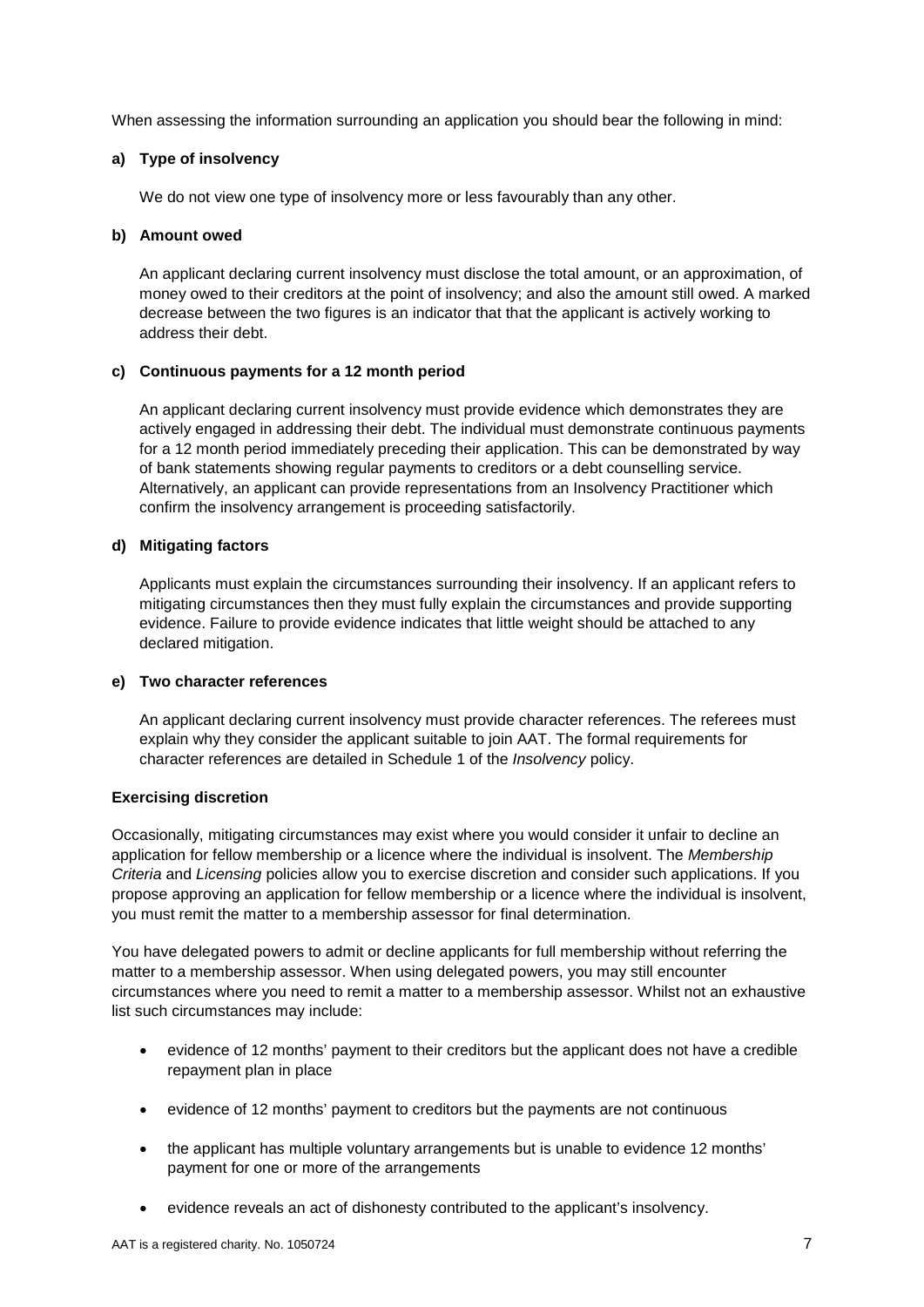#### <span id="page-7-0"></span>**Criminal convictions**

Under AAT's *Criminal Convictions* policy applicants need not declare spent convictions or unspent road traffic offences dealt with by a fixed penalty notice.

Where an *applicant* has been convicted of a criminal offence in a jurisdiction other than the UK the conviction must be declared. AAT, in deciding the applicant's suitability for membership, will make a decision on whether the offence leading to the conviction has any equivalence in UK law (e.g. convictions relating to political affiliations or those based on sexual orientation.

#### **Unspent convictions**



#### **Starting point**

Under paragraph 13 of the *Criminal Convictions* policy, the default position is that we do not approve applications for membership where the applicant is subject to an unspent criminal conviction which involves:

- serious organised crime, including drug offences, human trafficking and immigration offences, and/or offences under the Terrorism Act 2000
- financial crime, including money laundering offences, fraud and theft
- dishonesty
- abuse of position.

Where the criminal conviction on application relates to an unspent road traffic offence which was not dealt with by way of a fixed penalty notice, applicants are either admitted or declined membership or a licence following a suitability assessment.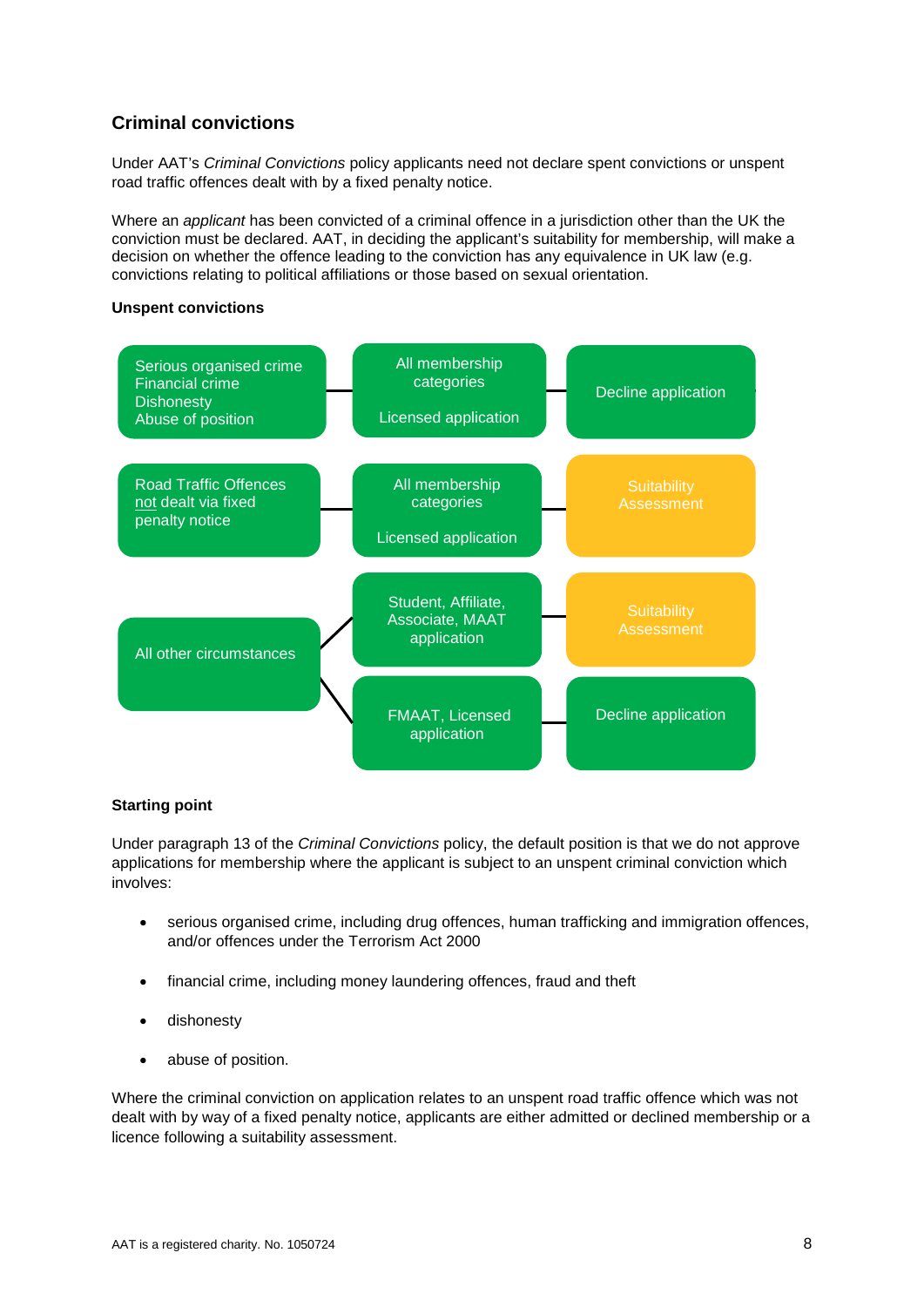In all other circumstances the following applies:

- student, affiliate, associate and full member applicants are either admitted or declined membership following a suitability assessment
- fellow and licensed applicants are declined unless you feel it would be unfair not to accept the application.

When assessing the information surrounding an application you should bear the following in mind:

#### **a) Nature of conviction**

Regardless of the nature of the criminal conviction you must be impartial and fairly consider all the information available.

#### **b) History of offending**

If an individual has a history of offending this could be an indicator that they will pose a risk to and undermine public confidence in the profession if admitted to membership or granted a licence. However, this must be weighed against the length of time since the convictions occurred as well as any evidence of rehabilitation.

#### **c) Mitigating factors**

Applicants are required to explain the circumstances surrounding their conviction. If an applicant refers to mitigating circumstances then they must fully explain these and provide supporting evidence. Failure to provide evidence indicates that little weight should be attached to any declared mitigation. It is not possible to provide a complete list, but the following examples could, depending on the evidence, be regarded as a "mitigating factor":

- the applicant was under duress when the offence was committed
- the applicant played a relatively minor role in the offence
- evidence of provocation by the victim
- evidence the applicant made full restitution to or where relevant compensated the victim.

#### **d) Judge's sentencing remarks**

Sentencing remarks by a judge are not required as a matter of course; however, there will be occasions when you may be assisted in having a better understanding of the conviction by the judge's sentencing remarks. For example, if an applicant's account of the circumstances leading to their criminal conviction does not match the seriousness of the offence detailed in information reported in the public domain then the sentencing remarks will help to address any discrepancies.

#### **e) Two character references**

Applicants must provide character references. The referees must explain why they consider the applicant suitable to join AAT. The formal requirements for character references are detailed in Schedule 1 of the *Criminal Convictions* policy.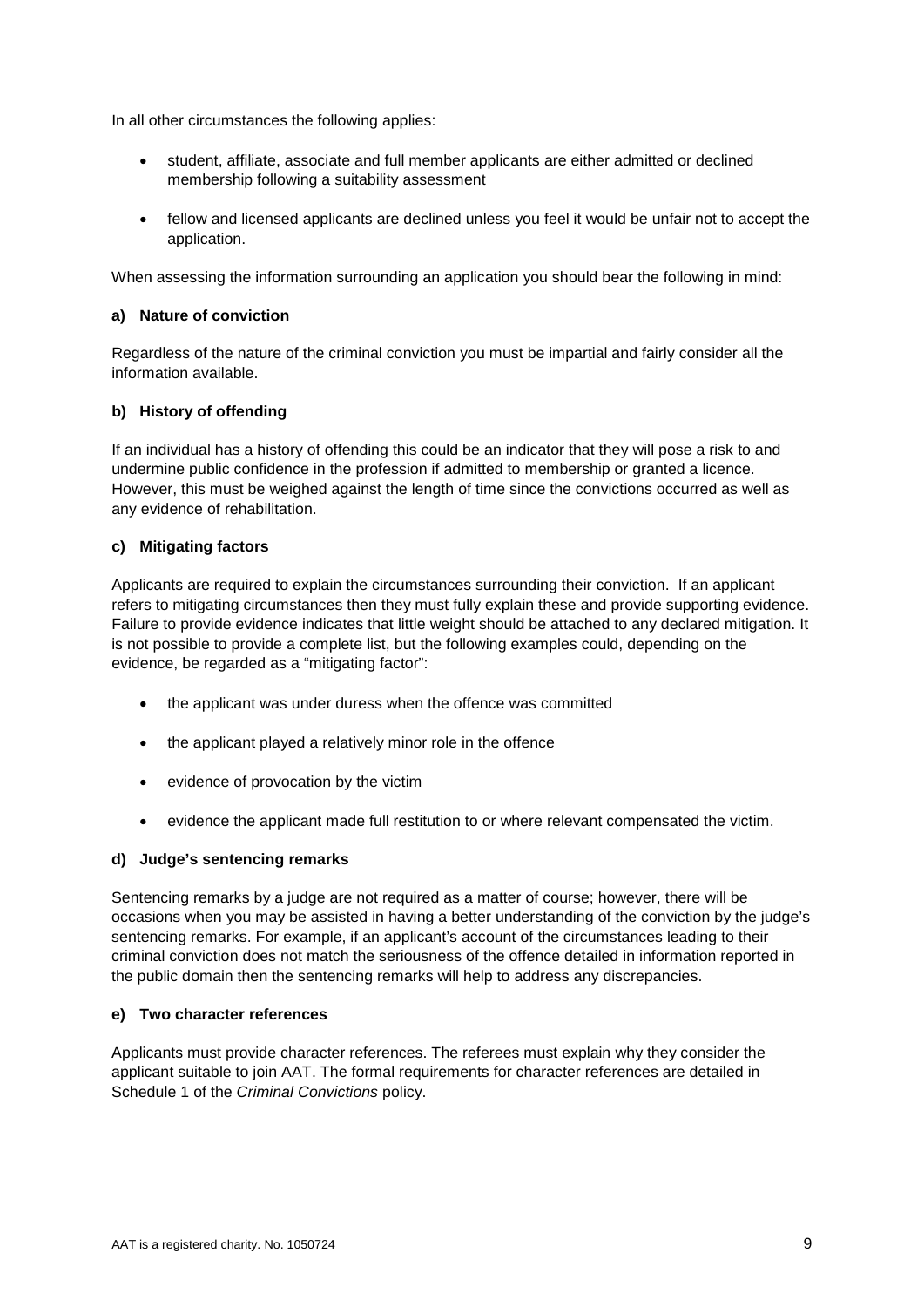#### **Exercising discretion**

Occasionally, mitigating circumstances may exist where you would consider it unfair to decline an application for fellow membership or a licence where the individual has an unspent conviction. The *Membership Criteria* and *Licensing* policies allow you to exercise discretion and consider such applications. If you propose approving an application for fellow membership or a licence where the individual has an unspent conviction, you must remit the matter to a membership assessor for final determination.

You have delegated powers to admit an applicant for membership or a licence without referring the matter to a membership assessor where the applicant has:

- a single summary conviction
- an unspent motoring offence dealt with by way of a fixed penalty notice.

You can also decline an application without referring the matter to a membership assessor where:

- a conviction meets the criteria set out in paragraph 13 of the *Criminal Convictions* policy
- an applicant for fellow membership or a license discloses an unspent conviction (excluding a motoring offence dealt with by way of a fixed penalty notice).

In all other instances the matter must be remitted to a membership assessor for final determination.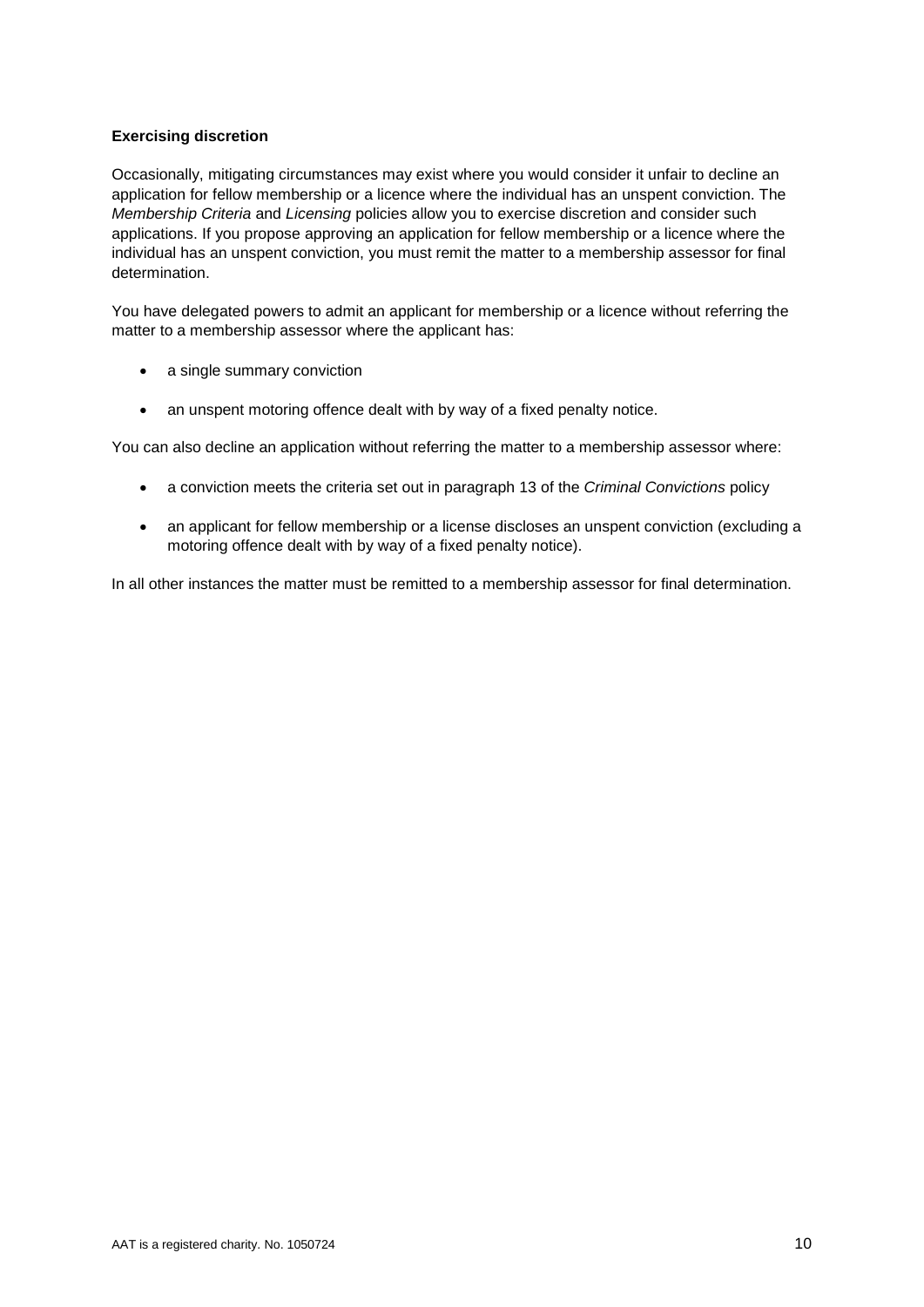#### <span id="page-10-0"></span>**Civil sanctions**

A civil sanction is a sanction for an offence created under specific statutes imposed by a competent court, tribunal or other administrative body. Examples are sanctions under the Money Laundering Regulations, Companies Act or Health and Safety legislation. Sanctions of this nature may not always result in a criminal conviction and may include fines, disqualification and formal warnings.

AAT's *Civil Sanctions* policy does not provide an exhaustive list of civil sanctions but the policy is intended to cover the following circumstances:

- disqualification as a company director
- a disqualification undertaking
- a bankruptcy restrictions order
- enforcement action taken by the Health and Safety Executive
- an anti-social behaviour order.

Where an *applicant* has been convicted of a Civil Sanction in a jurisdiction other than the UK the sanction must be declared. AAT, in deciding the applicant's suitability for membership, will make a decision on whether the offence leading to the Civil Sanction has any equivalence in UK law.

#### **Current civil sanctions**



#### **Starting point**

Under paragraph 20 of the *Civil Sanctions* policy, the default position is that we decline applications for fellow membership until the civil sanction has expired or has been complied with.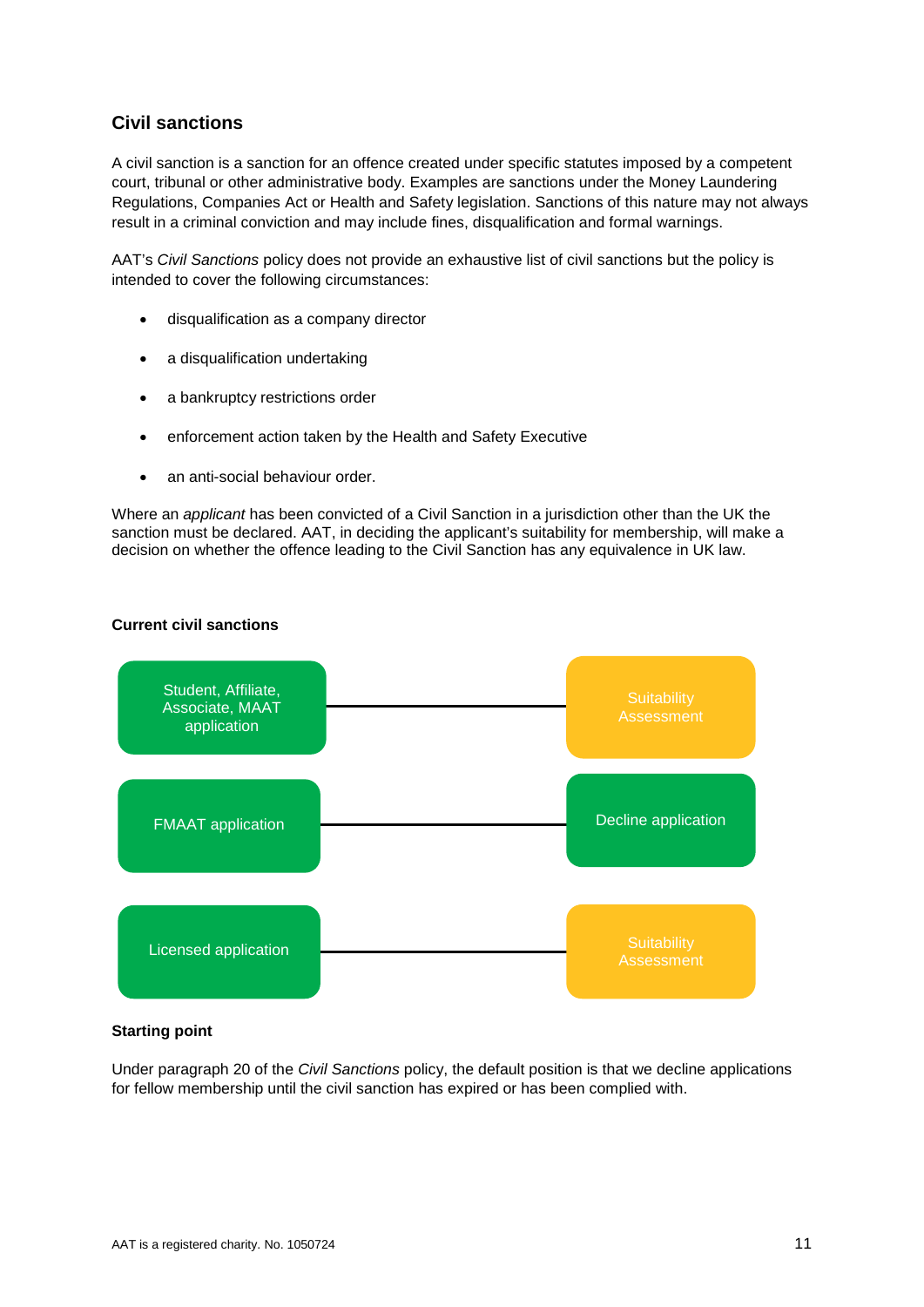When assessing the information surrounding an application you should bear the following in mind.

#### **a) Whether the civil sanction is current**

A current civil sanction will necessarily call into question an applicant's ability to conduct themselves in a manner which would not prejudice their status as a member or reflect adversely on the reputation of AAT. Regardless of the nature of the underlying misconduct you must fully and fairly consider all the information available.

#### **b) Whether the civil sanction is expired**

If the civil sanction is expired you must still fully consider the nature of the sanction imposed and the circumstances leading to it.

#### **c) Nature of the civil sanction imposed**

Where applicable, the default positions in approving and declining applications under the *Insolvency*  and *Criminal Convictions* policies must be maintained. For example, if an applicant discloses a civil sanction which relates to disqualification as a company director for fraudulent trading then it would be incompatible with paragraph 13 of the *Criminal Convictions* policy to approve an applicant for membership or a licence under the *Civil Sanctions* policy.

#### **d) Mitigating factors**

Applicants are required to explain the circumstances surrounding their civil sanction. If an applicant refers to mitigating circumstances then they must fully explain the circumstances and provide supporting evidence. Failure to provide evidence indicates that little weight should be attached to any declared mitigation.

#### **e) Representations from the body who imposed the civil sanction**

Representations from the body that imposed the civil sanction are not requested as a matter of course; however, there will be occasions when you must obtain this to help in determining admittance. For example, if an applicant's account of the circumstances leading to the civil sanction does not agree with information in the public domain then representations from the body that imposed the civil sanction will help in addressing any discrepancies.

#### **f) Two character references**

Applicants must provide character references. The referees must explain why they consider the applicant suitable to join AAT. The formal requirements for character references are detailed in Schedule 1 of the *Civil Sanctions* policy.

#### **g) Licensed applications**

When considering a licensed application in addition to the abovementioned criteria paragraph 28 of the *Civil Sanctions* policy states you must also consider the following:

- harm caused to the public as a result of the conduct leading to the civil sanction
- whether it was a corporate offence
- the nature of the services an applicant intends to deliver.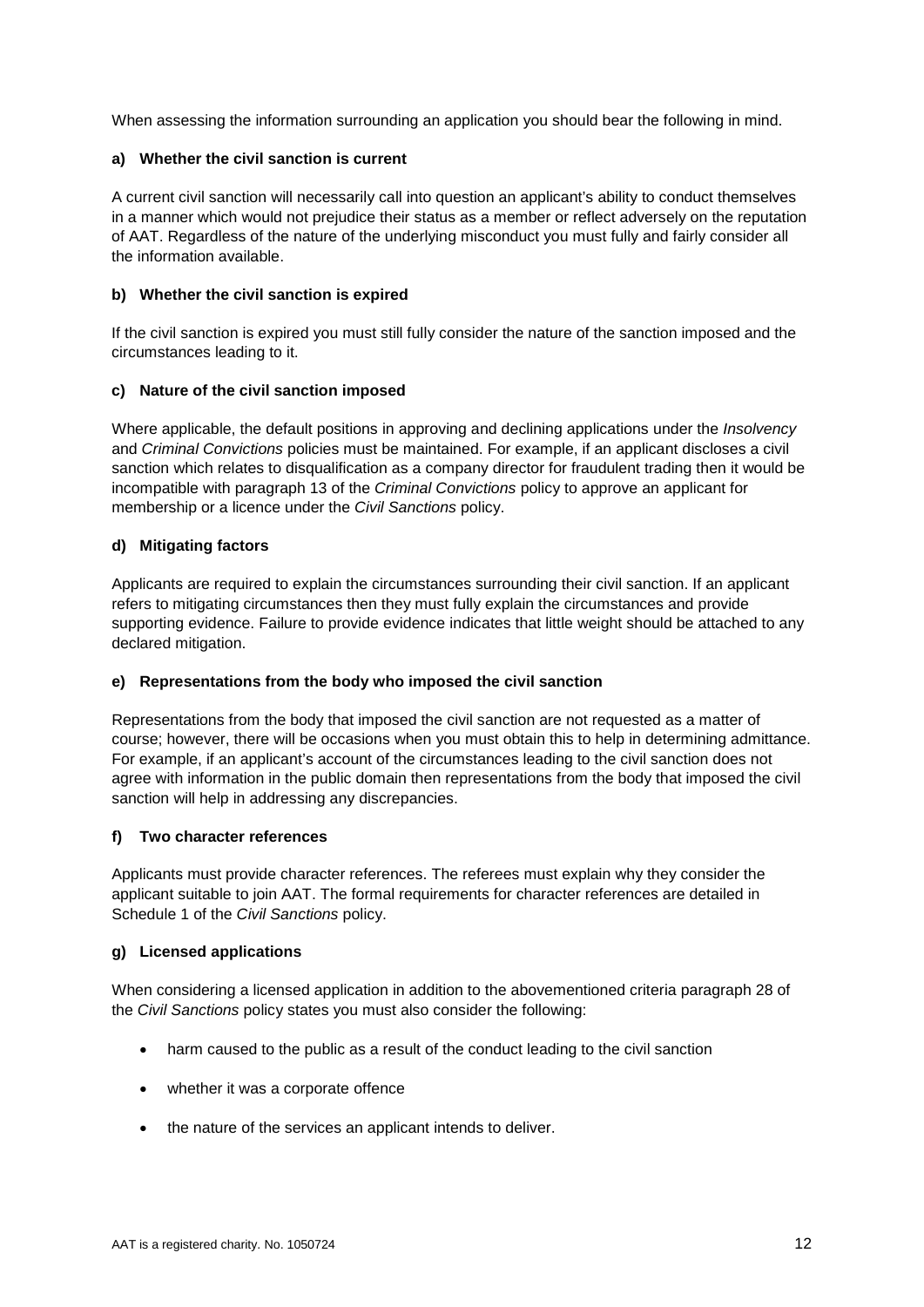#### **Exercising discretion**

The *Civil Sanctions* policy is silent on the matter of delegated powers. In light of the default position under paragraph 20 you can decline an application for fellow membership, without referring the matter to a membership assessor. In all other instances the matter must be remitted to a membership assessor for final determination.

Occasionally, mitigating circumstances may exist where you would consider it unfair to decline an application for fellow membership because of a current civil sanction. The *Membership Criteria* policy allows you to exercise discretion and consider such applications. If you propose approving an application for fellow membership where the individual has a current civil sanction, you must remit the matter to a membership assessor for final determination.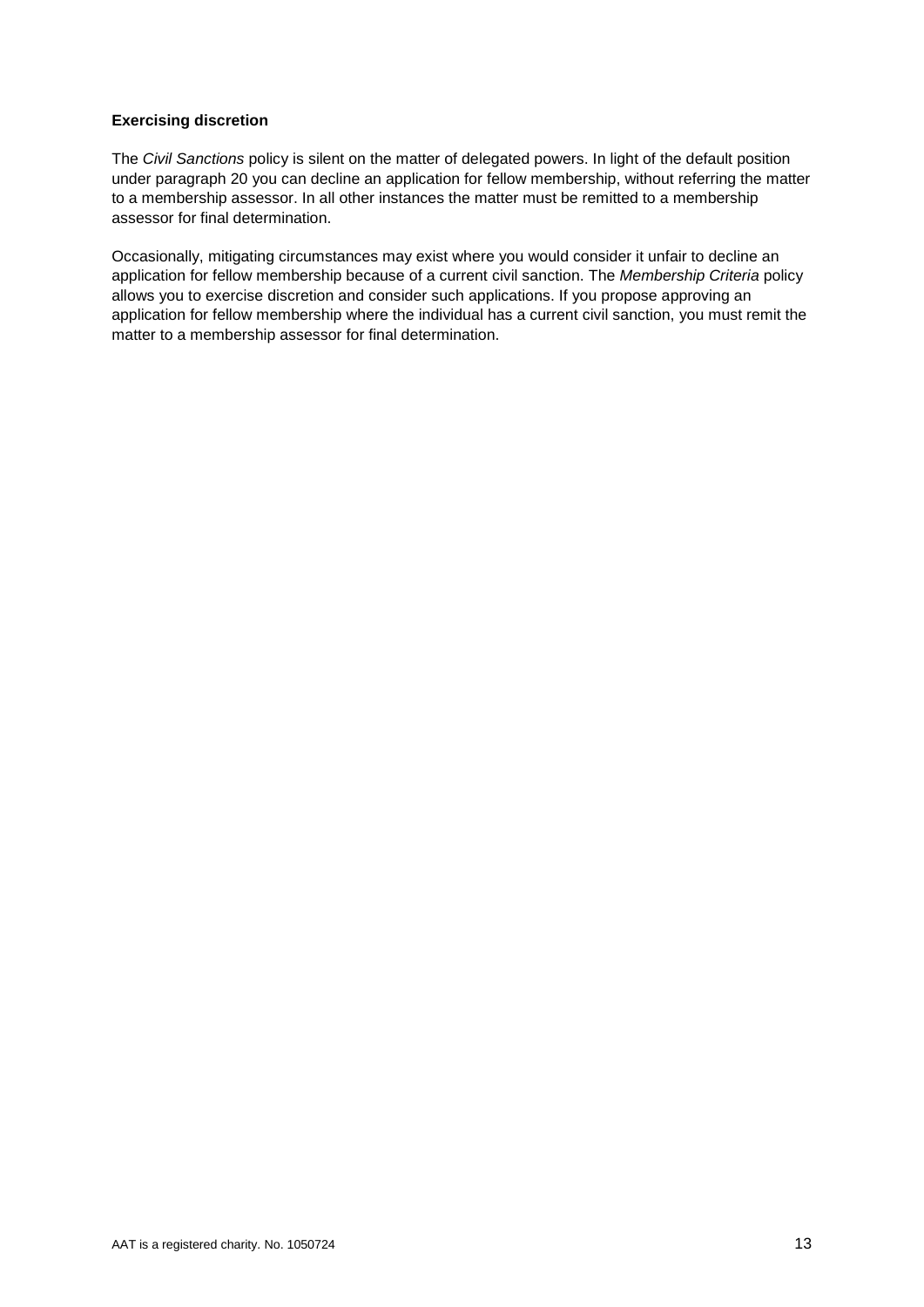#### <span id="page-13-0"></span>**Disciplinary sanction by another professional body**

The purpose of disciplinary sanctions imposed by a professional body is to protect the interests of the public; maintain public confidence in the profession; and maintain proper standards of conduct.

A disciplinary sanction is a risk indicator that an individual may not be a fit and proper person to work in the accountancy profession. On this basis, under AAT's *Disciplinary Sanctions* policy applicants are required to declare any disciplinary sanction made by another professional body.

#### **Active and lapsed disciplinary sanction**



#### **Starting point**

Under paragraphs 17 and 26 of the *Disciplinary Sanctions* policy, the default position is that we do not approve applications for fellow membership or a licence where the applicant is subject to an active sanction by another professional body.

When assessing the information surrounding an application you should bear the following in mind:

#### **a) Whether the disciplinary sanction is active**

Regardless of the nature of the disciplinary sanction you must be impartial and fairly consider all the information available.

#### **b) Whether the disciplinary sanction is expired**

If a disciplinary sanction is expired you must still fully consider the nature of the sanction imposed by the other professional body and the circumstances leading to it.

#### **c) Nature of the disciplinary sanction imposed**

Where applicable, the default positions in approving and declining applications under the *Insolvency*, *Criminal Convictions* and *Civil Sanctions* policies must be maintained. For example, if an applicant discloses a disciplinary sanction which relates to disqualification as a company director for fraudulent trading then it would be incompatible with paragraphs 13 of the *Criminal Convictions* policy to approve an applicant for membership or a licence under the *Disciplinary Sanctions* policy.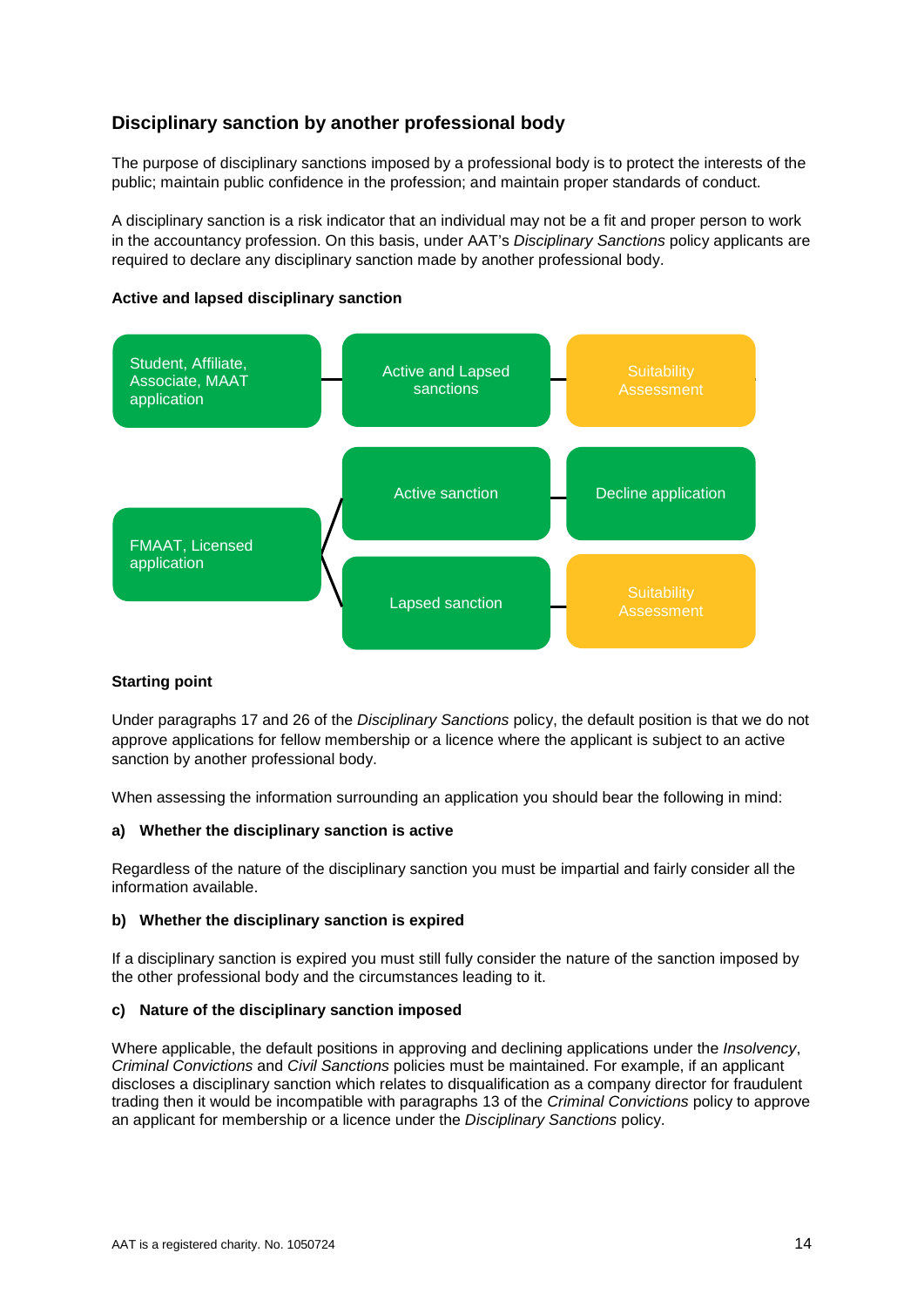#### **d) Representations from the body who imposed the disciplinary sanction**

Representations from the body that imposed the disciplinary sanction are not requested as a matter of course. However, there will be occasions when you will want to obtain information directly from the other professional body to help in determining admittance. If the professional body requires the applicant's consent to release any data, and consent is not given, then paragraph 15 of *Disciplinary Sanctions* policy allows you to decline the application without further assessment.

#### **e) Two character references**

Applicants must provide character references. The referees must explain why they consider the applicant suitable to join AAT. The formal requirements for character references are detailed in Schedule 1 of the *Disciplinary Sanctions* policy.

#### **Exercising discretion**

The *Disciplinary Sanctions* policy is silent on the matter of delegated powers. In light of the default positions under paragraphs 17 and 26 you can decline an application for fellow membership and an application for a licence, without referring the matter to a membership assessor. In all other instances the matter must be remitted to a membership assessor for final determination.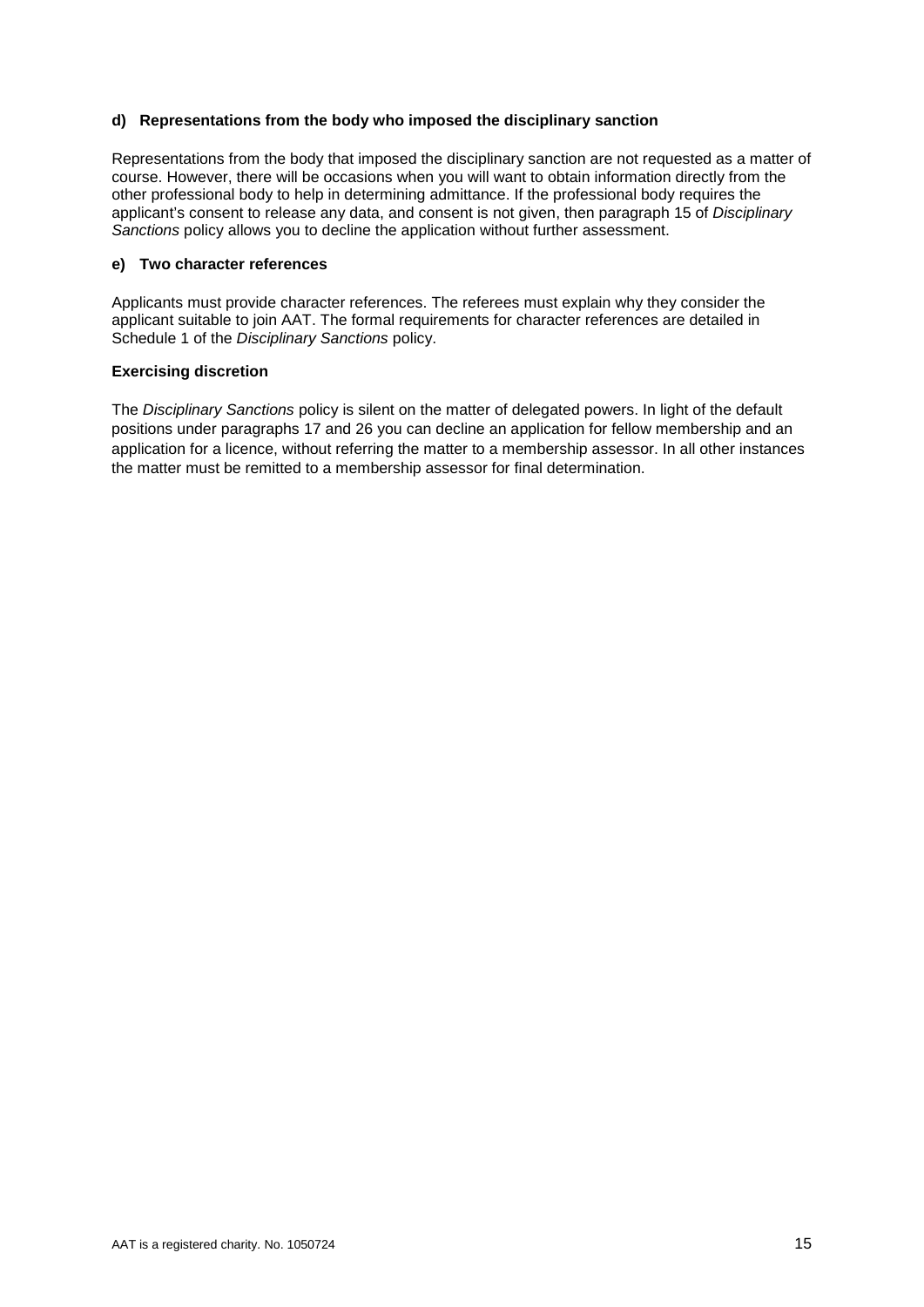# <span id="page-15-0"></span>Section 2 - Reinstating membership

An application for reinstatement of membership where the applicant discloses insolvency, an unspent criminal conviction, civil sanction or disciplinary sanction with another professional body, must be assessed in accordance with the relevant criteria discussed in the 'Suitability for membership' section of this handbook.

When assessing reinstatement applications you must bear in mind paragraph 22 of the *Disciplinary Sanctions* policy and paragraph 23 of the *Civil Sanctions*, *Criminal Convictions* and *Insolvency* policies. Under these paragraphs the default position is that an application will be rejected, and an individual debarred from applying for reinstatement for a period of five, years where the information available demonstrates the applicant had an obligation to disclose their disciplinary sanction, civil sanction, criminal conviction or insolvency, but resigned or allowed their membership to lapse without notifying AAT.

If on the basis of the evidence you consider it would be unfair to apply paragraph 22 of the *Disciplinary Sanctions* policy and paragraph 23 of the *Civil Sanctions*, *Criminal Convictions* and *Insolvency* policies then the matter must be referred to a membership assessor for final determination.



#### <span id="page-15-1"></span>**Reinstating following a disciplinary sanction**

Under paragraph 39 of *AAT Regulations 2016* the default position is that no member who has been expelled under the *Disciplinary Regulations* is allowed to reinstate their membership until a minimum of three years have passed since the date of their expulsion. The Disciplinary Tribunal may decide to expel a member for a longer period. Should this be the case then the member cannot reinstate until after the end of the period prescribed by the Disciplinary Tribunal.

In the case of a student, affiliate or associate member who has been declared unfit to become a full member they are allowed to reinstate their student, affiliate or associate membership status. However, they cannot be admitted for full membership until after a minimum of three years have passed since they were initially declared unfit to become a full member. Again, the Disciplinary Tribunal may decide on a longer period than three years.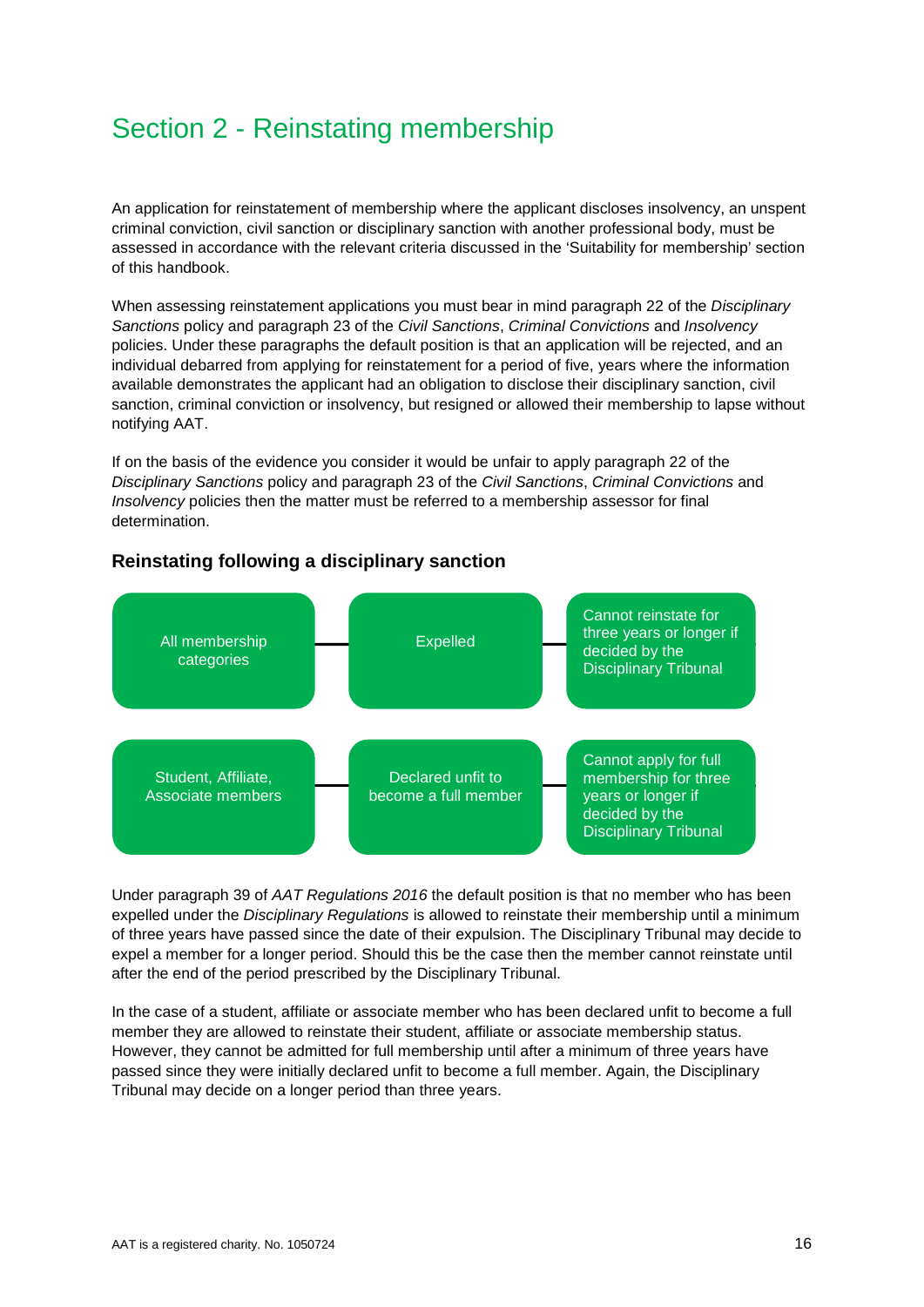# <span id="page-16-0"></span>Section 3 - Members' conduct

Once admitted as a member of AAT, individuals must abide by the provisions of the *Articles of Association*, the *Code of Professional Ethics* and all AAT regulations.

Members have a duty to maintain the integrity of and confidence in AAT and the accountancy profession. We expect members to be honest, open and to disclose any change in their circumstances with regard to matters concerning the following:

- insolvency
- criminal convictions
- civil sanctions
- disciplinary sanctions made by another professional body.

Members must provide information to support their disclosure. If the information you have raises any questions, or leaves anything uncertain, you must address this by making further enquiries with the member or relevant third parties. To corroborate any information supplied you can use information in the public domain (e.g. the Individual Insolvency Register; Trust Online; Law Pages; Companies House records; an internet search).

A member who becomes subject to insolvency, is convicted of a criminal offence, or receives a civil sanction or disciplinary sanction with another professional body, must notify AAT within 30 days of the event. Failure to do so automatically amounts to misconduct and must be dealt in accordance with the *Disciplinary Regulations*.

Paragraph 28 of the *AAT Regulations 2016* provides that a member whose conduct is being investigated under the *Disciplinary Regulations* will not normally be permitted to resign their membership until the matter is fully resolved. If a member's resignation is accepted, or the member allows their membership to lapse without notifying AAT, then they are normally debarred from applying for reinstatement for a period of five years. For further guidance in this area please refer to the section within this handbook entitled 'Resigning from membership'.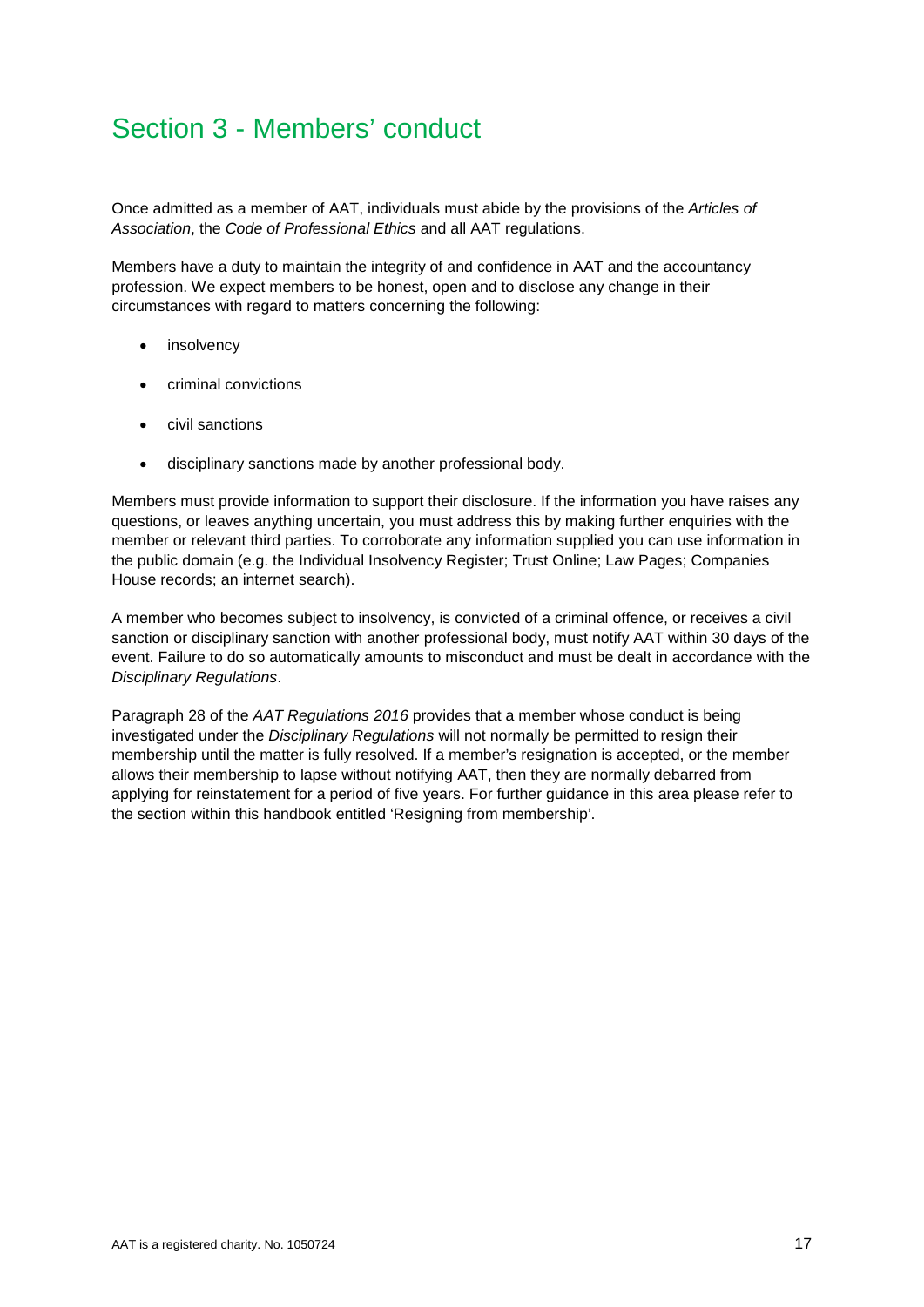#### **Insolvency**



#### <span id="page-17-0"></span>**Bankruptcy and Debt Relief Order**

Under paragraph 25 of the *Insolvency* policy, the default position is that when a member discloses they have been declared bankrupt or have a debt relief order (DRO) then their membership automatically ceases.

Once a member is able to demonstrate their bankruptcy or DRO has expired, and providing they meet the requirements of the *Civil Sanctions*, *Criminal Convictions*, *Insolvency* and *Disciplinary Sanctions*  policies, then they can apply to reinstate their membership.

Where the insolvency does not concern a bankruptcy or DRO then the matter must be considered under the *Disciplinary Regulations*.

#### <span id="page-17-1"></span>**County Court Judgments**

When you are considering County Court Judgments (CCJ) under the *Disciplinary Regulations* the member must provide formal documentation from the County Court that shows the following:

- the judgment date
- the amount of the judgment
- the name of the Claimant(s).

In addition, the member must give a step by step account of the events that led to the CCJ. If a member refers to mitigating circumstances then they must fully explain these and provide supporting evidence. Failure to provide evidence indicates that little weight should be attached to any declared mitigation.

Under paragraph 24 of the *Insolvency* policy, a member must notify AAT of their CCJ within 30 days of its occurrence; failure to do so automatically amounts to misconduct. Should a member fail to notify AAT of their CCJ within the specified timeframe then they must also explain why. Occasionally, mitigating circumstances will exist which leads a member to inadvertently breach paragraph 24; therefore, asking for an explanation will ensure you provide a member with an opportunity to disclose such circumstances.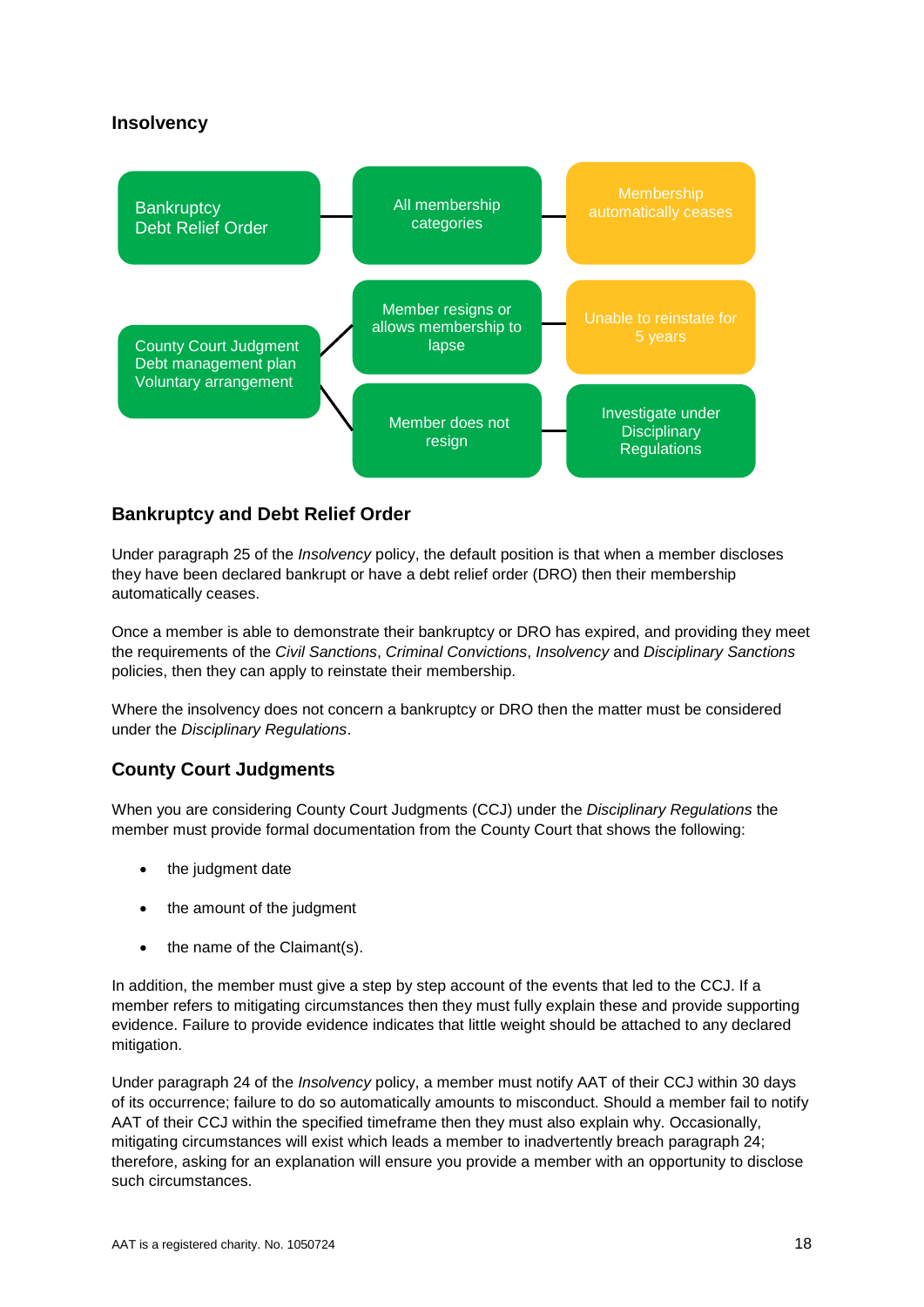If the CCJ has been fully satisfied the member must provide documentary evidence to this effect. If it is not satisfied they must clarify when they will address the outstanding debt.

If the member had an administration order and is paying the CCJ over a period of time they must demonstrate they are actively engaged in addressing the CCJ. This can be done by way of bank statements showing payments to the Claimant(s) or the County Court. Alternatively, the member can provide representations from the Claimant(s) or the County Court, which confirms the CCJ is being addressed.

#### <span id="page-18-0"></span>**Debt management plan and voluntary arrangement**

When considering a debt management plan or voluntary arrangement under the *Disciplinary Regulations* the member must provide formal documentation of their plan or arrangement that shows the following:

- the start and end date of the plan/arrangement
- the amount owed at the start of the plan/arrangement
- a breakdown of what the debts consist of.

In addition, the member must give a step by step account of the events that led to their insolvency. If a member refers to mitigating circumstances then they must fully explain these and provide supporting evidence. Failure to provide evidence indicates that little weight should be attached to any declared mitigation.

Should a member fail to notify AAT of their debt management plan or voluntary arrangement within 30 days of its occurrence then in addition to the above they must:

- explain why they failed to disclose their insolvency
- confirm the amount they currently owe
- provide evidence which demonstrates they are actively engaged in addressing their debt.

A member can demonstrate they are actively addressing their debt by way of bank statements showing payments to creditors or a debt counselling service. Alternatively, they can submit representations from an Insolvency Practitioner which confirm the insolvency arrangement is proceeding satisfactorily.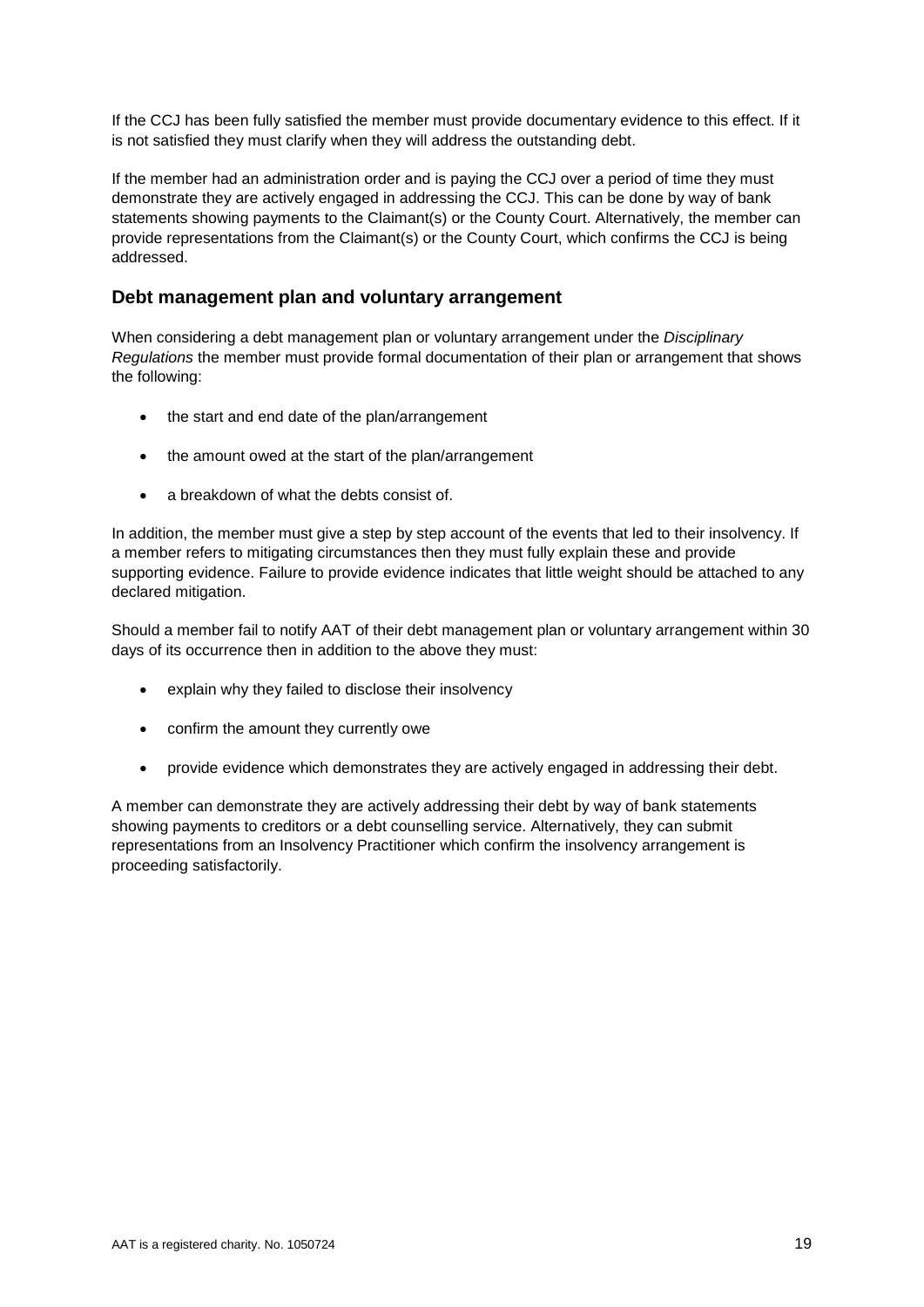#### <span id="page-19-0"></span>**Criminal convictions**



Under paragraph 29 of the *Criminal Convictions* policy, members who hold a licence will have their licence terminated with immediate effect where a criminal conviction involves:

- serious organised crime, including drug offences, human trafficking and immigration offences, and/or offences under the Terrorism Act 2000
- financial crime, including money laundering offences, fraud and theft
- dishonesty
- abuse of position.

In all other circumstances the disclosure of a criminal conviction must be considered under the *Disciplinary Regulations*.

When considering a criminal conviction under the *Disciplinary Regulations* the member must provide formal documentation, either from a court, their lawyer or the police, that shows the following:

- the court of conviction
- the date of conviction
- the offence committed
- the sentence received.

In addition to the above, the member must give a step by step account of the events that led to their conviction. If a member refers to mitigating circumstances then they must fully explain these and provide supporting evidence. Failure to provide evidence indicates that little weight should be attached to any declared mitigation.

Under paragraph 24 of the *Criminal Convictions* policy, a member must notify AAT of their criminal conviction within 30 days of its occurrence; failure to do so automatically amounts to misconduct. Should a member fail to notify AAT of their conviction within the specified timeframe then they must also explain why. Occasionally, mitigating circumstances will exist which lead a member to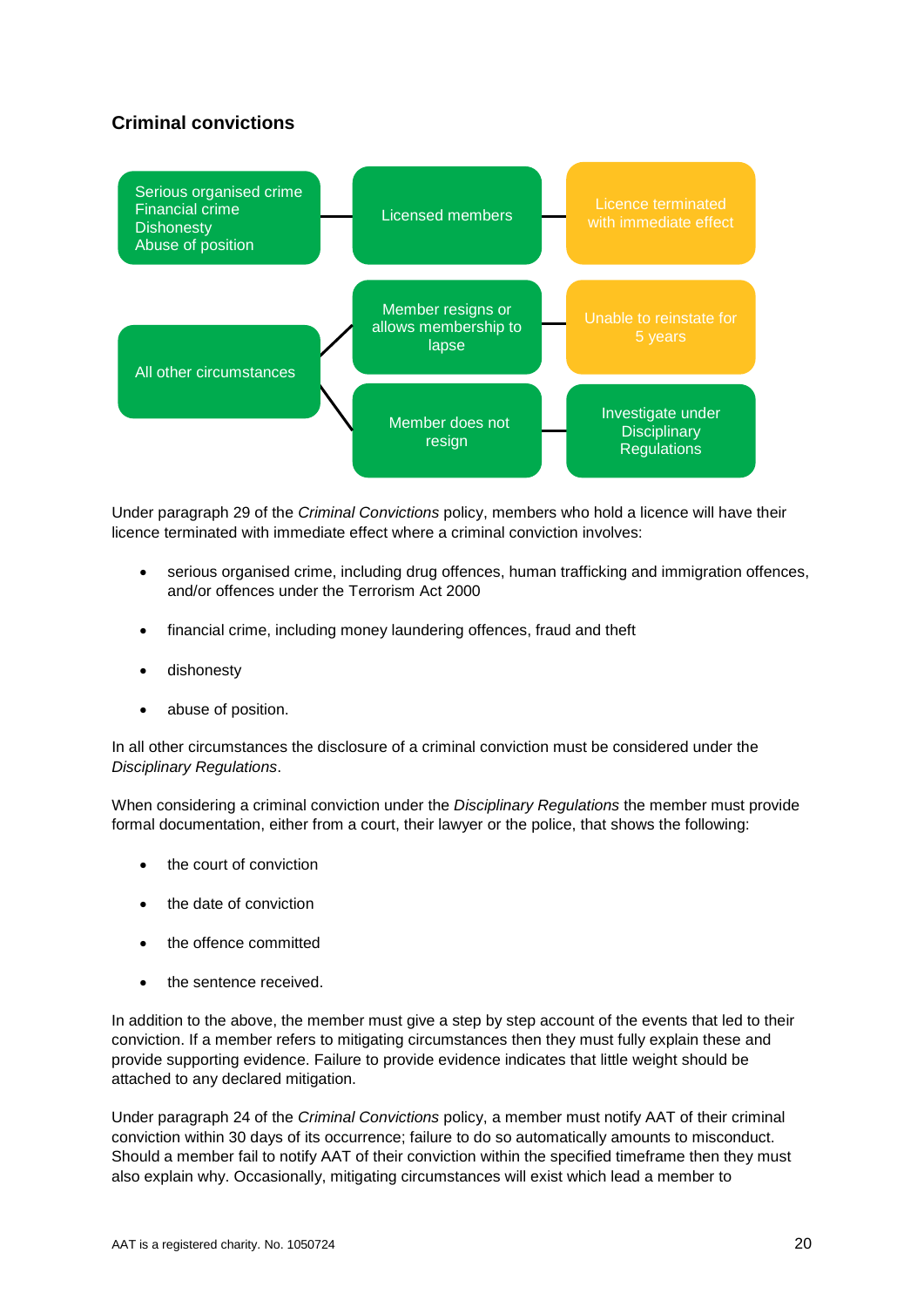inadvertently breach paragraph 24; therefore, asking for an explanation will ensure you provide a member with an opportunity to disclose such circumstances.

Sentencing remarks by a judge are not required as a matter of course; however, there will be occasions when you may be assisted in having a better understanding of the conviction by having this information. For example, if a member's account of the circumstances leading to their conviction does not match the seriousness of the offence detailed in information reported in the public domain then the sentencing remarks will help to address the discrepancies.

#### <span id="page-20-0"></span>**Civil and disciplinary sanctions**



When a member discloses they have been subject to a civil sanction or disciplinary sanction from another professional body then this must be investigated in accordance with the *Disciplinary Regulations*.

#### **Standard information**

The member must give a step by step account of the events that led to their sanction. If a member refers to mitigating circumstances then they must fully explain these and provide supporting evidence. Failure to provide evidence indicates that little weight should be attached to any declared mitigation.

Under paragraph 24 of the *Civil Sanctions* policy and paragraph 23 of the *Disciplinary Sanctions*  policy, a member must notify AAT of a civil or disciplinary sanction within 30 days of its occurrence; failure to do so automatically amounts to misconduct. Should a member fail to notify AAT within the specified timeframe then they must also explain why. Occasionally, mitigating circumstances will exist which lead a member to inadvertently breach paragraphs 24 and 23; therefore, asking for an explanation will ensure you provide a member with an opportunity to disclose such circumstances.

#### **Civil sanction**

When you are considering a civil sanction under the *Disciplinary Regulations*, in addition to the standard information the member must provide formal documentation from the body that imposed the sanction. This evidence must show:

- the date the sanction was imposed
- the nature of the sanction
- when the sanction is due to expire.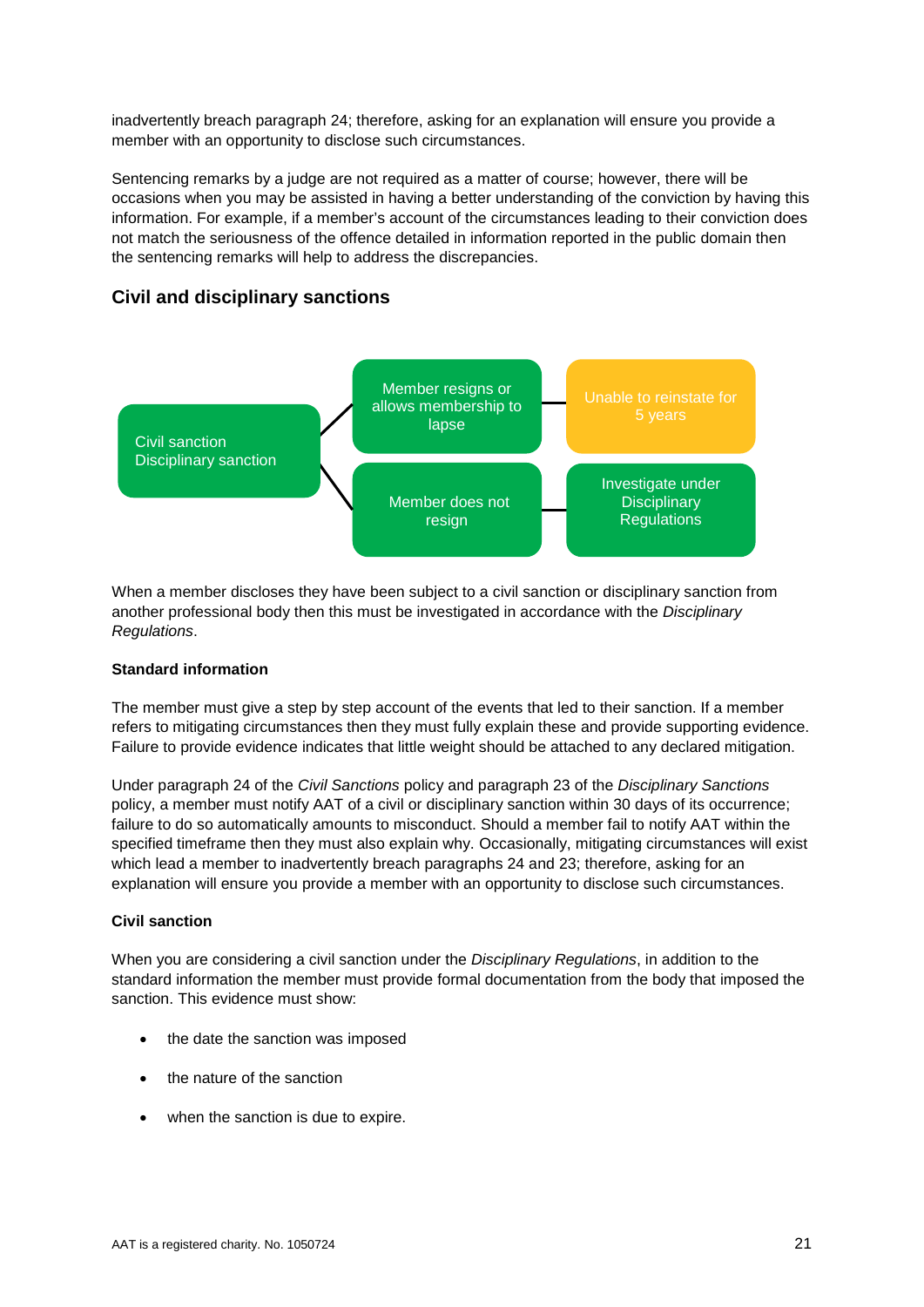#### **Disciplinary sanction**

When you are considering a disciplinary sanction from another professional body in addition to the standard information the member must provide a copy of any correspondence that details the disciplinary outcome they received from the professional body and reasons for the decision reached.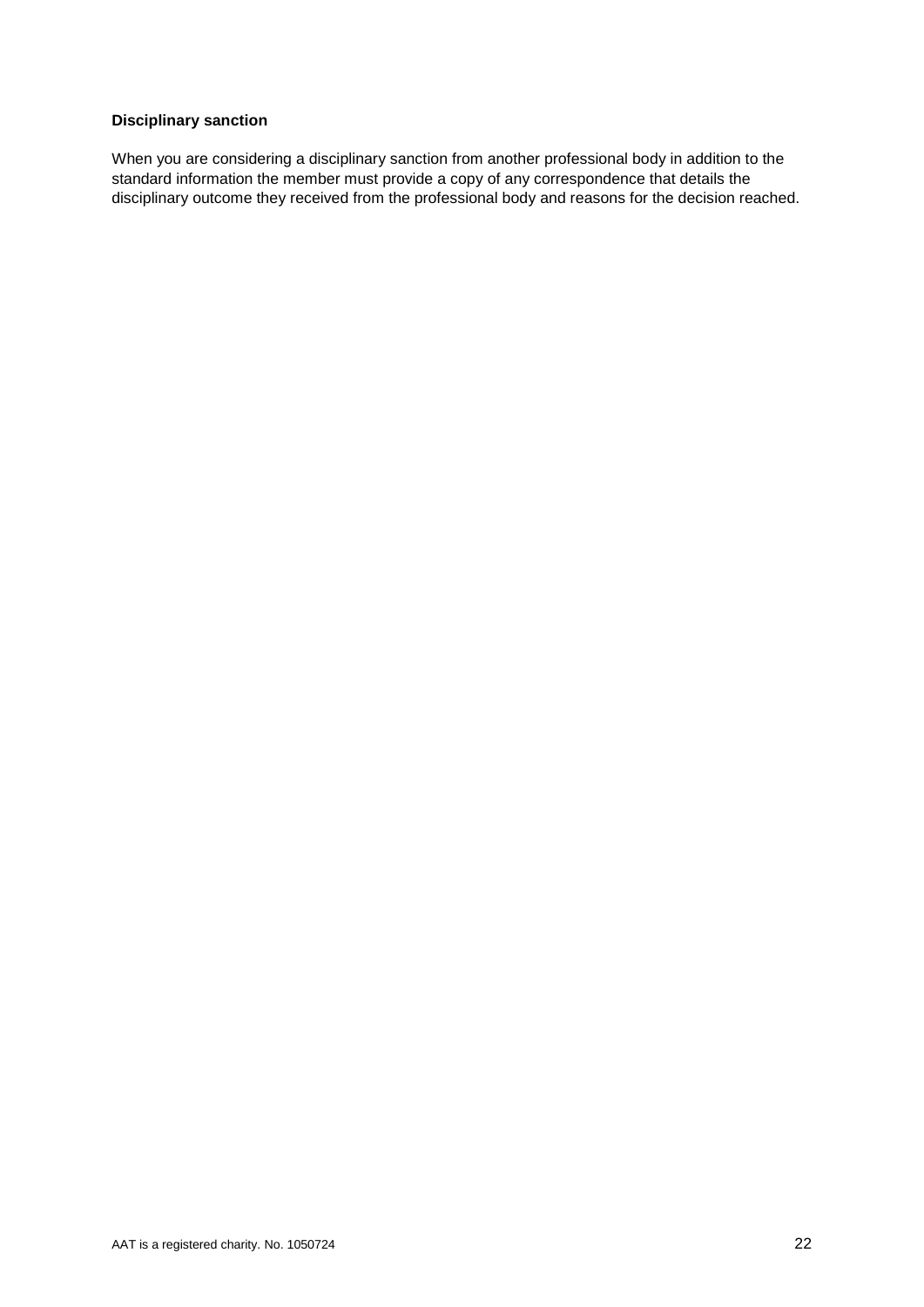# <span id="page-22-0"></span>Section 4 - Investigations under Disciplinary Regulations

Accountancy is a trusted and respected profession and AAT expects members to behave professionally and ethically and comply with AAT policies, regulations and relevant UK legislation. In pursuit of that aim, any complaint or allegation of misconduct ("complaint of misconduct") against AAT members must be treated seriously and investigated carefully.

Whilst not exhaustive the following are examples of how investigations under the *Disciplinary Regulations* can be instigated:

- a member failed to disclose insolvency, an unspent criminal conviction, civil sanction or disciplinary sanction when they initially applied for membership of AAT
- a member fails to notify AAT of insolvency, criminal conviction, civil sanction or disciplinary sanction within 30 days of the date of the event occurring
- re-investigation as a result of new information
- referral from AAT's Malpractice Review Panel
- referral from another team within AAT
- alleged breaches of AAT policies, regulations and/or relevant UK legislation identified through a Practice Assurance Review
- information from another organisation (e.g. an accountancy body; the police; the Insolvency Service)
- reports from the general public
- anonymous tip-off or whistle-blower with independent evidence.

When investigating a complaint of misconduct you must be strictly neutral. You must consider all evidence, even evidence that may undermine your investigation. If the matter concerns a complaint about a member's conduct you must not automatically side with either the AAT member or with the complainant. Your role is to be impartial and gather relevant information so that an Investigations Team or Disciplinary Tribunal can make an informed decision on whether AAT policies, regulations and/or UK legislation have been breached, and if, so how the matter should be addressed.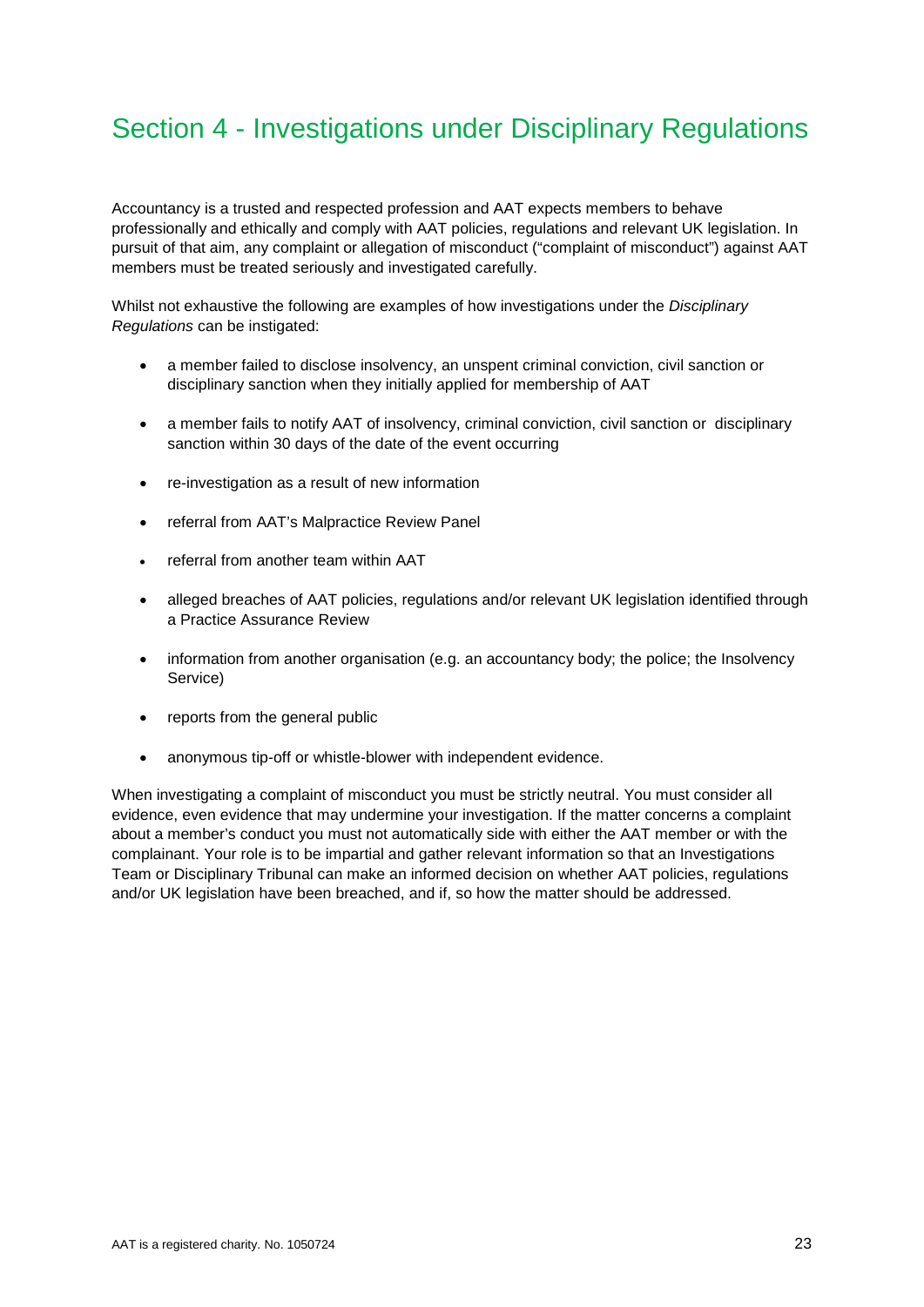Occasionally, a complaint of misconduct will arise where you cannot intervene because the matter concerns an issue that AAT has no power to regulate. For example:

- disputes about fees
- breaches of contract or civil disputes not involving issues of professional competence or conduct
- disputes between employers and employees or personnel issues
- issues not connected with the professional activities of a member unless they are of such a serious nature that they could amount to misconduct
- attempts to use the disciplinary process to support legal action
- anonymous tip-off or whistle-blower with no independent evidence
- vexatious complaints; these normally stem from ill-feeling on the complainant's part rather than any genuine provable misconduct. In such cases you have a responsibility to protect members from malicious or unfounded allegations.

In addition to the above, you should bear in mind that AAT will normally consider complaints only if they arise within six months of the alleged misconduct occurring. However, if the complaint falls outside this timeframe then under paragraph 11 of the *Investigations of Complaints and Referrals*  policy you have discretion to ask the Chair of the Investigations Committee (the Chair) to decide whether the complaint should be considered.

Before you refer a matter to the Chair, you must establish whether there are mitigating factors that prevented the complainant from reporting the matter to AAT within six months of the alleged misconduct. It is not possible to provide a complete list, but the following examples could be regarded as mitigating factors:

- deteriorating physical health be it personal, a close relative or significant other
- an accounting error has only come to light recently, for instance, HM Revenue and Customs deal with tax returns on the basis of "process now, check later". This has practical implications as an error may not be spotted immediately
- the matter could not be disclosed until legal proceedings or investigations with another organisation had concluded.

If there are mitigating factors the complainant must provide supporting evidence; failure to do so means the complaint has been brought out of time and cannot be considered.

It is important to highlight that in referring the matter to the Chair you are seeking permission only for the six month limit to be waived. You are not referring the matter for the Chair to determine whether there is misconduct. This will be established through the triage stages which are discussed in the following pages.

If the Chair does not waive the six month limit the matter must be closed with no further action.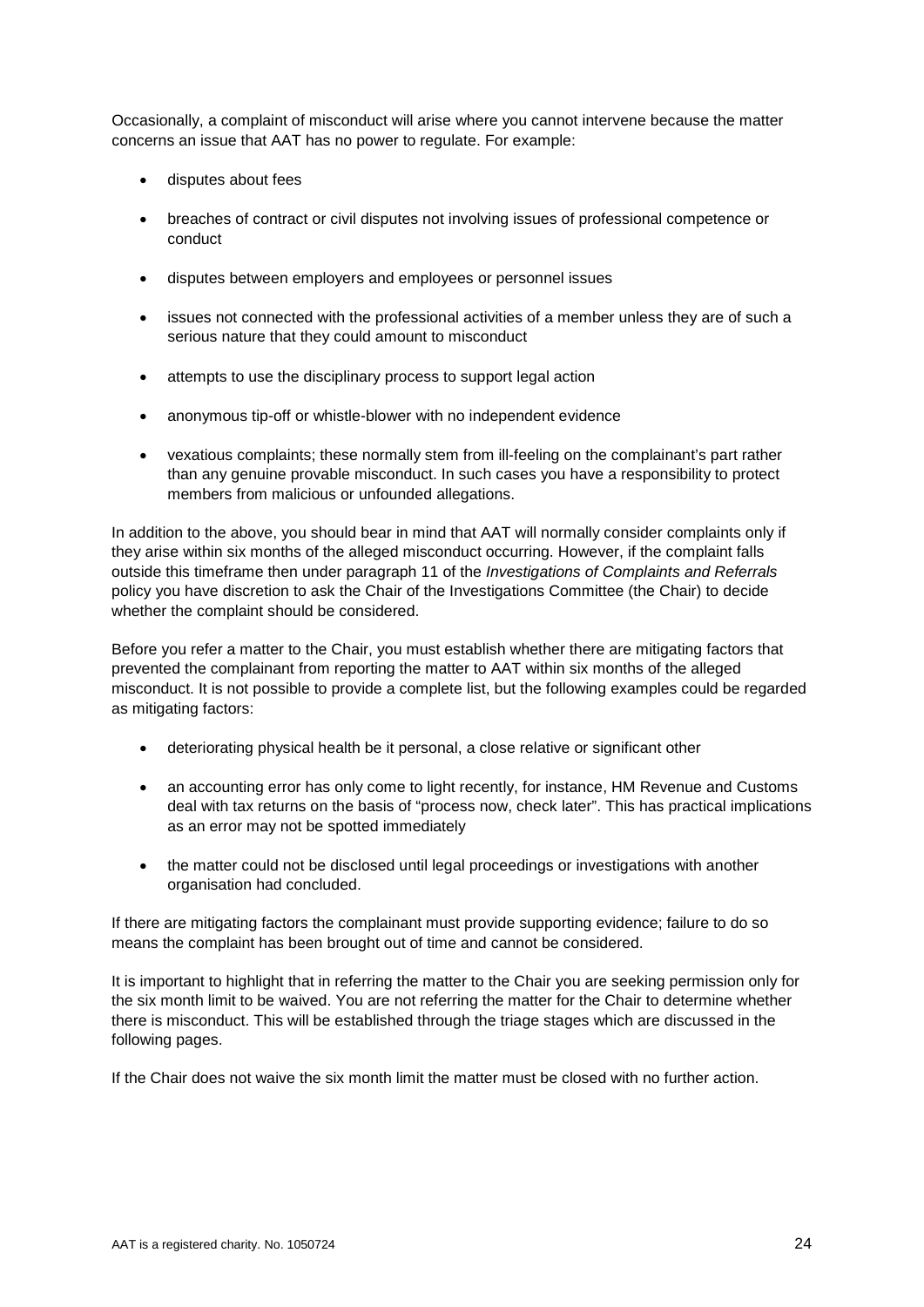#### <span id="page-24-0"></span>**Triage Stage 1: Establish the facts**



Upon receiving a complaint of misconduct you must first establish whether the matter concerns an issue that an Investigations Team, which consists of you and a member of the Investigations Committee, or a Disciplinary Tribunal, has power to regulate and decide upon. If there is no power to intervene then the matter must be closed as it is not possible to take any action under the *Disciplinary Regulations*.

If on the face of it the complaint of misconduct concerns a matter in which an Investigations Team or Disciplinary Tribunal can regulate and decide on then you should bear the following in mind:

#### **1. Member's status**

If a member is lapsed and the alleged incident occurred during their time as an AAT member then paragraph 20(1) of the *Articles of Association* provides that the member remains liable for their conduct prior to their resignation. Therefore, it is possible to pursue a matter under the *Disciplinary Regulations* where a membership has lapsed.

#### **2. Make enquiries**

Where, for example, a member informs AAT they have been convicted of a criminal offence then it will be clear that AAT policies and regulations have been breached. However, you may still need to make enquiries with the member or gather further information. You can gather information by whatever means you consider appropriate, for example, sourcing information from the public domain or relevant third parties. Where you source information from a member who is subject to a complaint then you must inform the member that your enquiries are in connection to a possible disciplinary proceeding and that any information they provide will be used should disciplinary proceedings be deemed necessary.

#### **3. Conciliation**

Where it is appropriate you can consider the possibility of resolving a grievance which is the subject of a complaint by conciliation. For example, if following enquiries with a member you discover the complainant has not given them an opportunity to address the complaint then you can attempt to help both parties reach an amicable agreement. However, you must remember that your role in the conciliation is strictly neutral. You may act only as a mediator between the complainant and the member and you must not put pressure on either party to accept terms they do not agree with.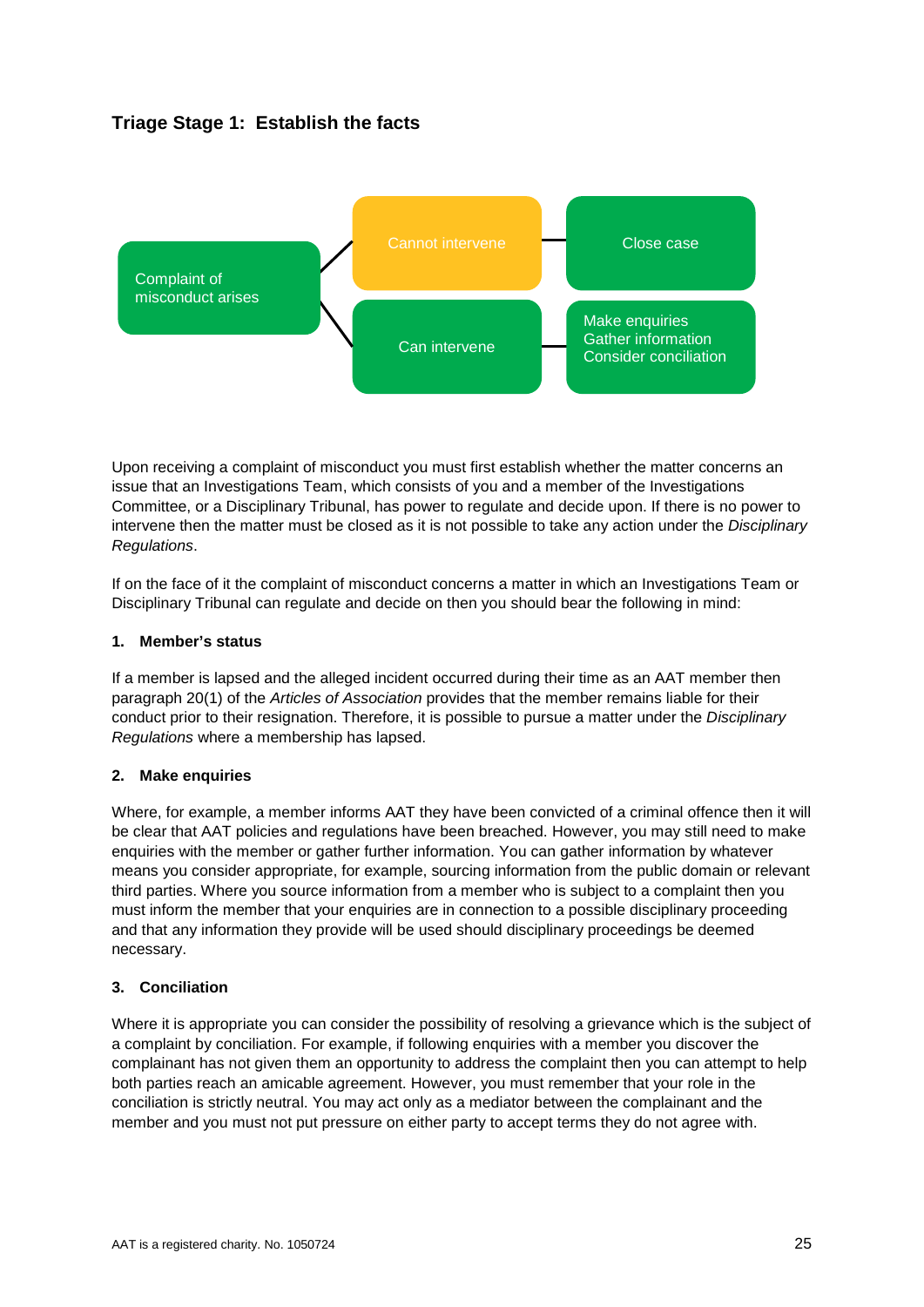#### **4. Other ongoing investigations**

If during the course of your enquiries you discover there are legal proceedings or other ongoing investigations, for example, with the police or another regulatory body, then you must stop your enquiries until the other matter is concluded. This is to prevent you inadvertently prejudicing legal proceedings or other investigations. You should, however, ask relevant parties to keep you updated on progress as this will enable you to resume your enquiries as soon as practical.

Triage Stage 1 concludes when you have gathered sufficient and reliable documented information to determine whether a member has breached AAT policies, regulations and/or relevant UK legislation. If you determine there is no breach then you should close the matter with no further action.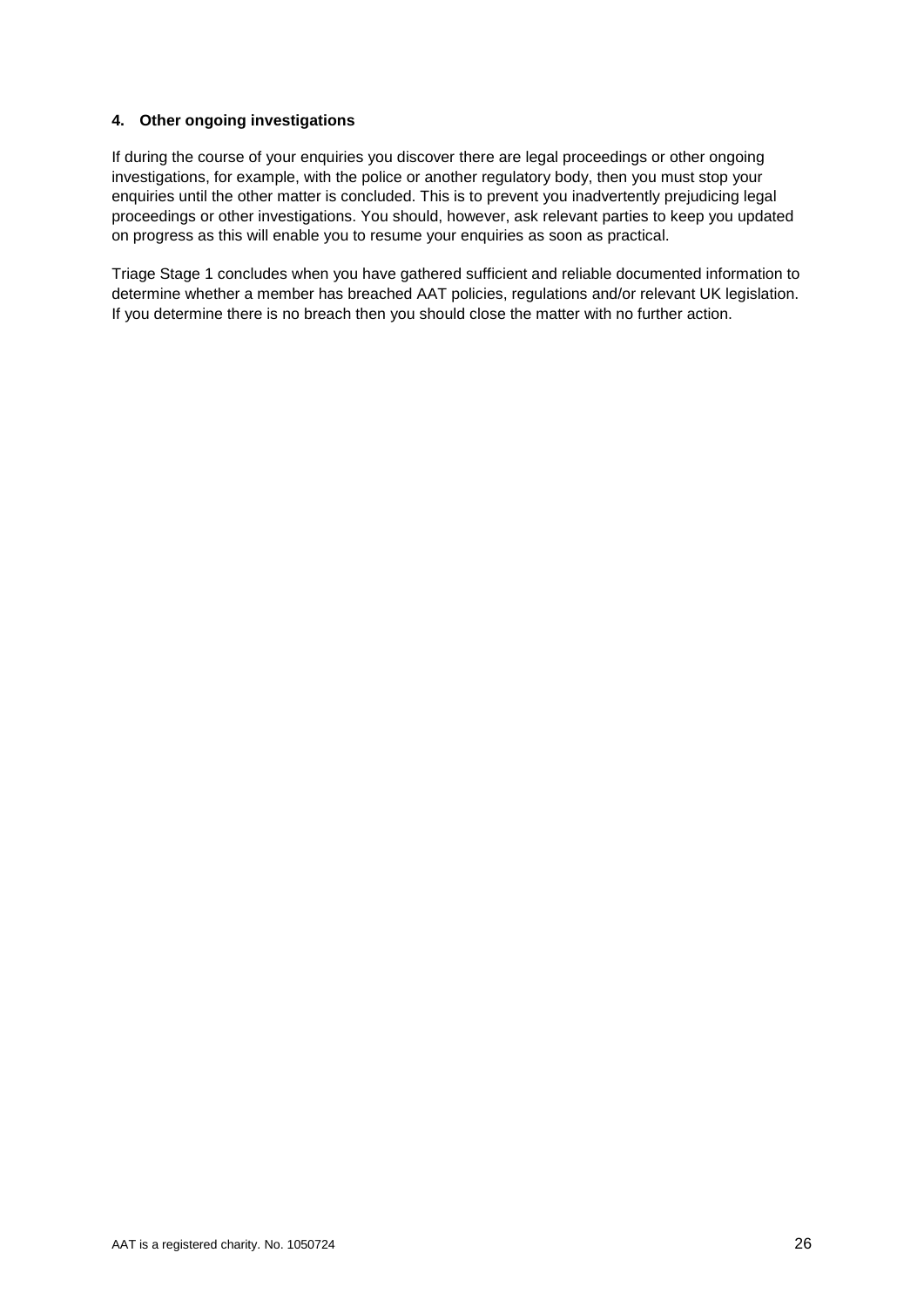#### <span id="page-26-0"></span>**Triage Stage 2: Meeting the evidential test**



The conduct of a member may be referred to an Investigations Team or Disciplinary Tribunal only if the evidential test is met.

With the information you have gathered throughout Triage Stage 1 you must be satisfied that there is enough reliable evidence to provide a "realistic prospect" that the member will be found guilty of misconduct.

A realistic prospect of a finding of misconduct is an objective test. You should use the civil standard of proof, which is "the balance of probabilities". This means there must be reliable evidence which demonstrates that it was "more likely than not" that misconduct took place.

Satisfying the evidential test is very important, especially in instances where you are dealing with complaints from an anonymous source or where a complainant or the member is not cooperative or has disengaged. If you do not have sufficient and reliable evidence, and you have exhausted all avenues of enquiry, then you must close the case with no further action. However, this does not prevent you from revisiting the matter should you receive further evidence in the future.

If you believe the evidential test is not satisfied you must remit the matter to a manager for final determination.

If the evidential test is satisfied then the matter must be referred to an Investigations Team or Disciplinary Tribunal for final determination.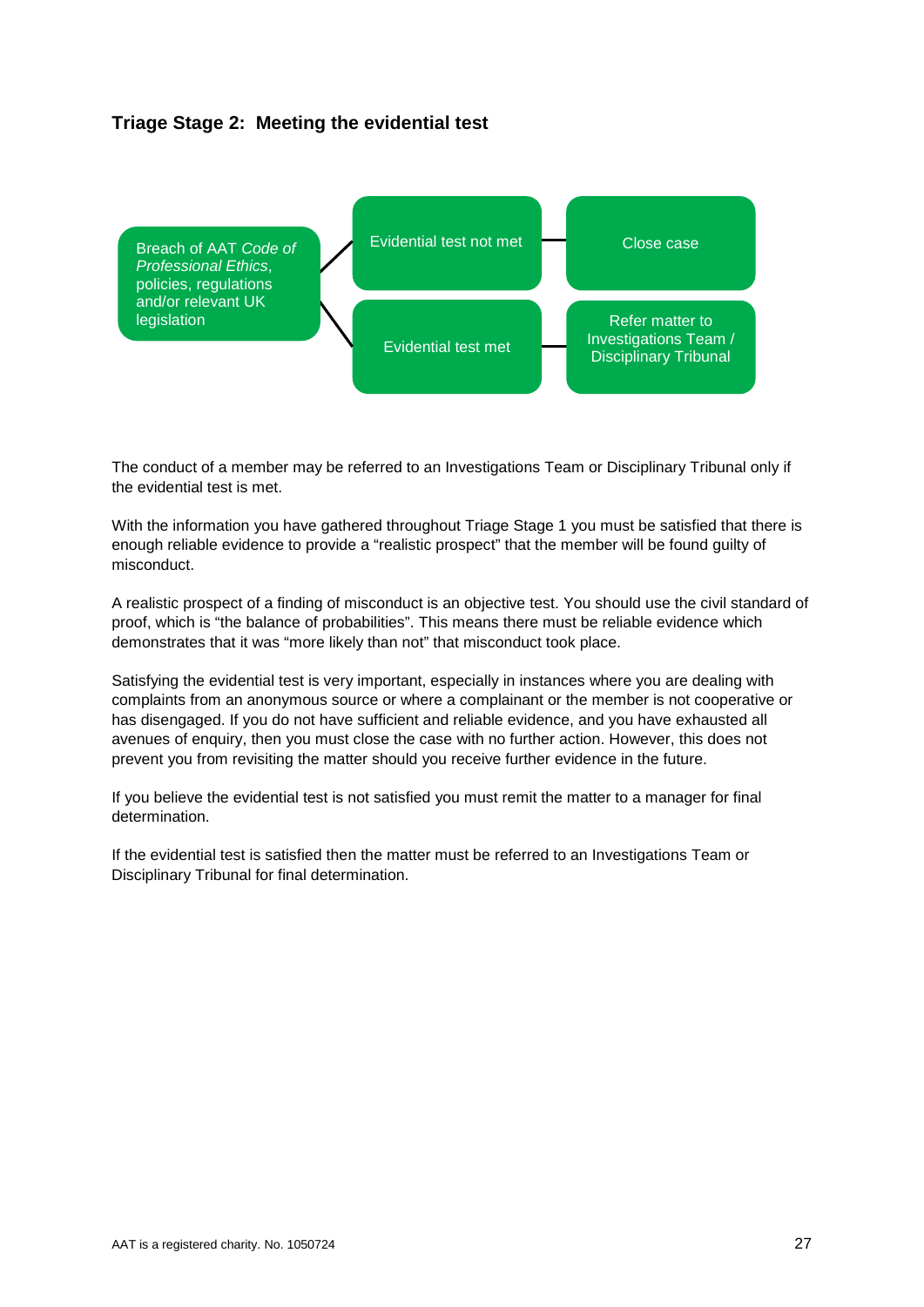#### <span id="page-27-0"></span>**Triage Stage 3: Determination**



Once the evidential test is satisfied you will need to consider the seriousness of the breach as well as the surrounding circumstances, and not just the member's actions in isolation. This will help you determine if it is in the public interest to refer the case to the Disciplinary Tribunal or whether you, as part of an Investigations Team, can decide on the matter.

Whilst not an exhaustive list matters which should be referred to a Disciplinary Tribunal are likely to involve the following:

- the member abused a position of authority or trust
- a client's or other person's interests have been seriously compromised
- the reputation of AAT or the profession has been seriously damaged
- the member's conduct undermines confidence in AAT's compliance framework

Matters which can be determined by an Investigations Team are likely to involve the following – again this is not an exhaustive list:

- the misconduct was committed as a result of a genuine mistake or misunderstanding, no third party was seriously affected and there is no real possibility the misconduct may be repeated
- the matters alleged are not serious and the member has expressed a wish to resign from membership
- there is evidence to confirm that the member is, or was at the time of the misconduct, suffering from significant mental or physical ill health. For further guidance in this area refer to the section in the handbook entitled Members' health.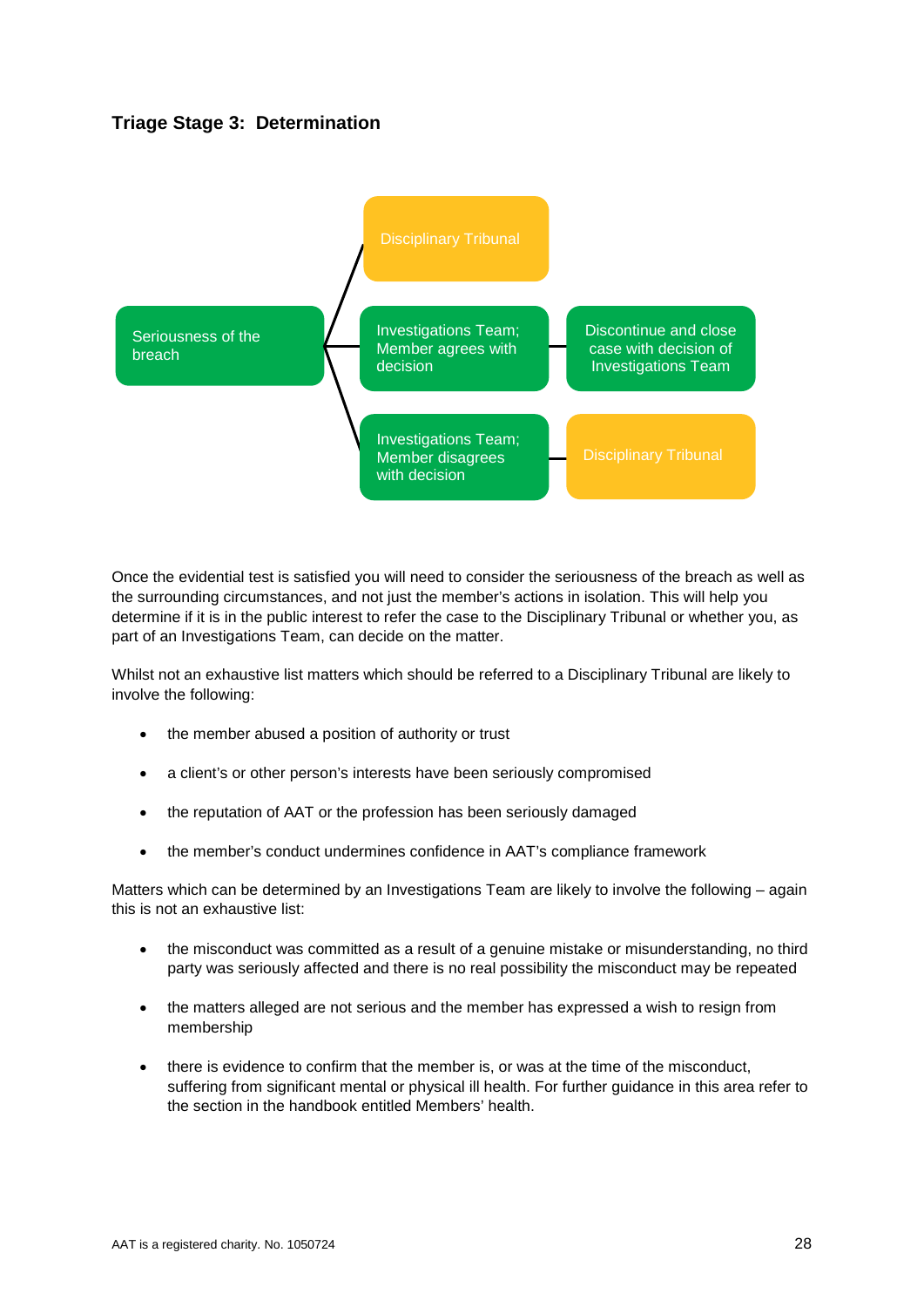As well as the above you should also bear the following in mind:

- each case must be assessed on its own merits
- an Investigations Team can agree with a member that an investigation be discontinued; however, this is on condition the member agrees to undertakings or any sanction available under paragraph 31 of the *Disciplinary Regulations.*
- before agreeing with a member to discontinue an investigation, an Investigations Team must disclose to the member all material that will be used as evidence, including any information that undermines the case. If for any reason you cannot disclose certain information the matter must be referred to a Disciplinary Tribunal as under paragraph 25 of the *Disciplinary Regulations* only a Disciplinary Tribunal may admit evidence which has not been disclosed.
- disciplinary decisions are published in accordance with the *Publication* policy. This helps to ensure that what you do is transparent. However, there may be factors that support an application not to publish; for example, where a decision cannot be published without disclosing confidential or legally privileged information.
- at any point before a notice detailing the date, time and place of a Disciplinary Tribunal hearing is served on a member, an Investigations Team may discontinue an investigation as previously stated.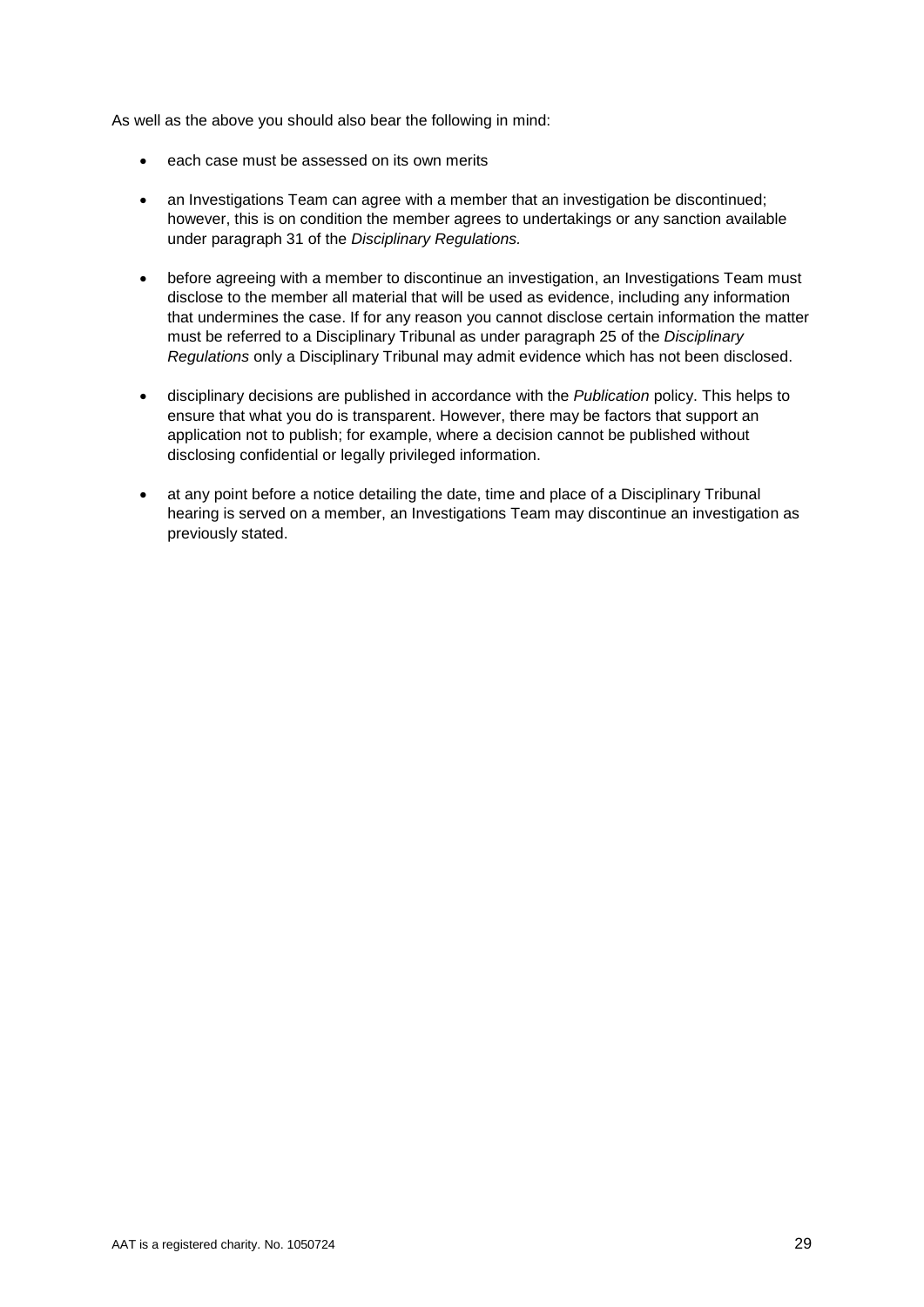# <span id="page-29-0"></span>Section 5 - Proceedings for an Investigations Team

On deciding the evidential test has been met the following proceedings must be applied.

#### **Notice of disciplinary action**

You must serve the member a written notice of disciplinary action including:

- a) full particulars of the allegation(s)
- b) copies of any evidence that an Investigations Team intends to reply upon
- c) copies of any materials which might reasonably be considered capable of undermining an Investigations Team's case
- d) copies of relevant AAT policies and regulations.

#### **Representations**

Within the notice of allegation you must the member an opportunity to respond to the allegation(s) and/or comment on the evidence. From the date of the notice of allegation the member must be given 21 days to submit any written representations.

To ensure the representations are received in the allotted timeframe you must instruct the member to send the representations direct to your attention.

If you receive the member representations outside the 21-day period it will be considered "late". If you receive late representations then you must use your discretion as to whether you will consider it.

If you do not consider late representations then you must inform the member in writing giving your reasons.

#### **Further enquiries**

Upon receipt of the representations you may undertake further enquiries with the member or relevant third parties if you consider it necessary.

If you receive further information from a third party then, in the interest of fairness, this must be disclosed to the member and you must give the member an opportunity to comment.

You have discretion to set the time limit for receipt of the member's comments however it must not exceed 21 days.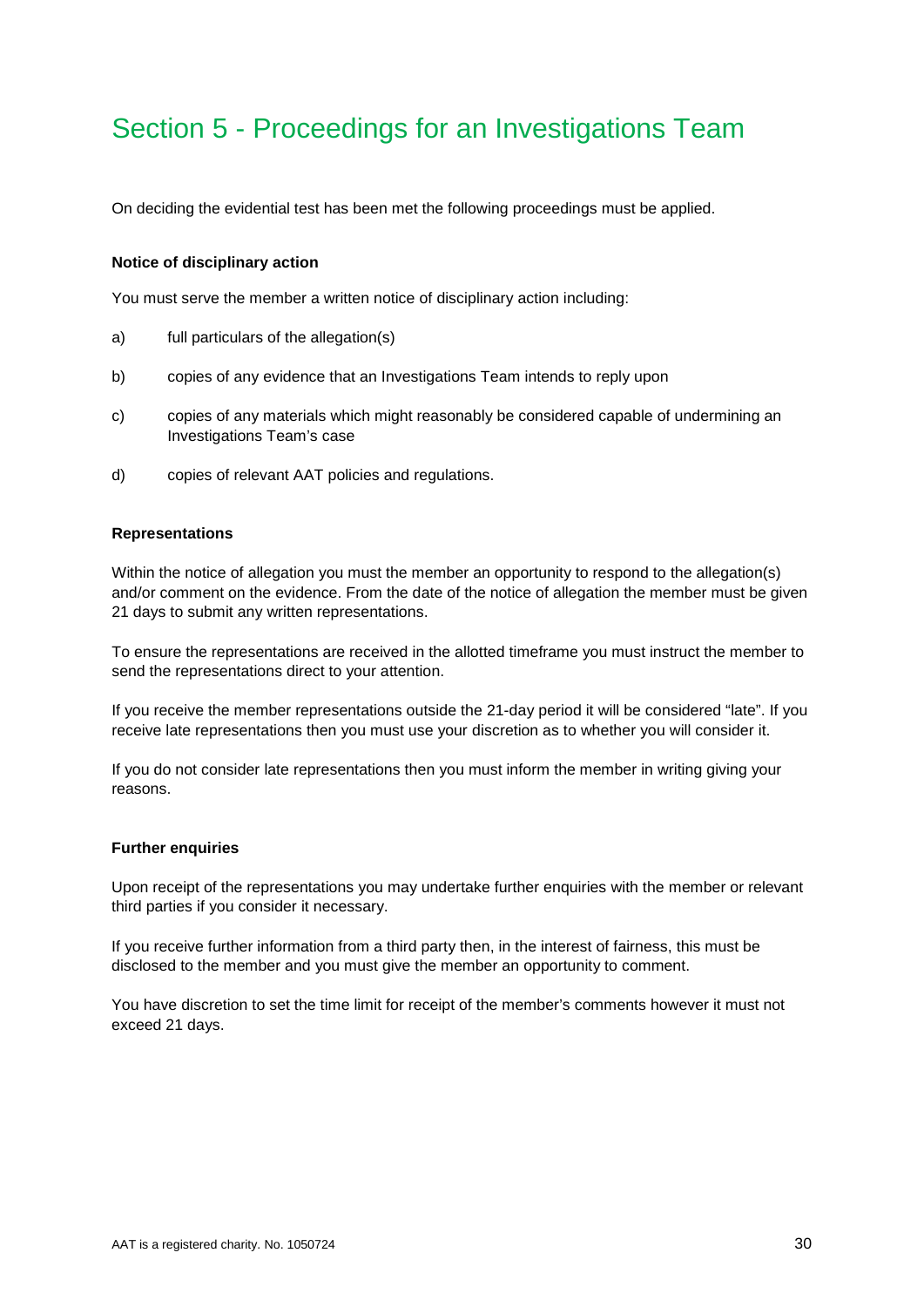#### **Decision**

Before making a decision an Investigations Team may obtain advice and assistance from other members of the Investigations Committee and/or seek legal advice.

If an Investigations Team finds misconduct, as defined in the *AAT Glossary*, then it may either recommend imposing a sanction or refer the matter to a Disciplinary Tribunal.

If the Investigations Team determines that a matter is to be referred to a Disciplinary Tribunal then Professional Standards is required to comply with the relevant proceedings detailed within the *Disciplinary Regulations* for a Disciplinary Tribunal hearing.

#### **Notice of decision**

If the Investigations Team recommend imposing a sanction(s) then you must serve the member and complainant (if applicable) written notice of the Investigations Team's decision. The notice must give the reason(s) for the decision reached.

With the exception of sanctions that impose *No further action* and *Seek advice over future conduct* you must give the member 21 days to submit their written consent or refusal of the Investigations Team recommended sanction(s).

#### **Discontinue investigation**

If after serving the decision notice the member agrees to the recommended sanction(s) then you can discontinue the investigation.

If the member does not provide their written consent or refusal within the 21-day period then they are deemed to have consented. The recommendation of the Investigations Team will stand as an AAT Order and you can discontinue the investigation.

If applicable you must inform a complainant of the investigation outcome.

#### **Refer to Disciplinary Tribunal**

If after serving the decision notice the member refuses to consent to the Investigations Team's recommended sanction(s) then you must refer the case to a Disciplinary Tribunal for a hearing.

If applicable you must inform a complainant that the matter is to be referred to the Disciplinary Tribunal and they may be required to provide a witness statement and attend the hearing.

#### **Publication**

With the exception of *No further action* and *Seek advice over future conduct* you must ensure that sanctions imposed by an Investigations Team or a Disciplinary Tribunal are published as soon as practicable. Please refer to the *Publication* policy for further guidance in this matter.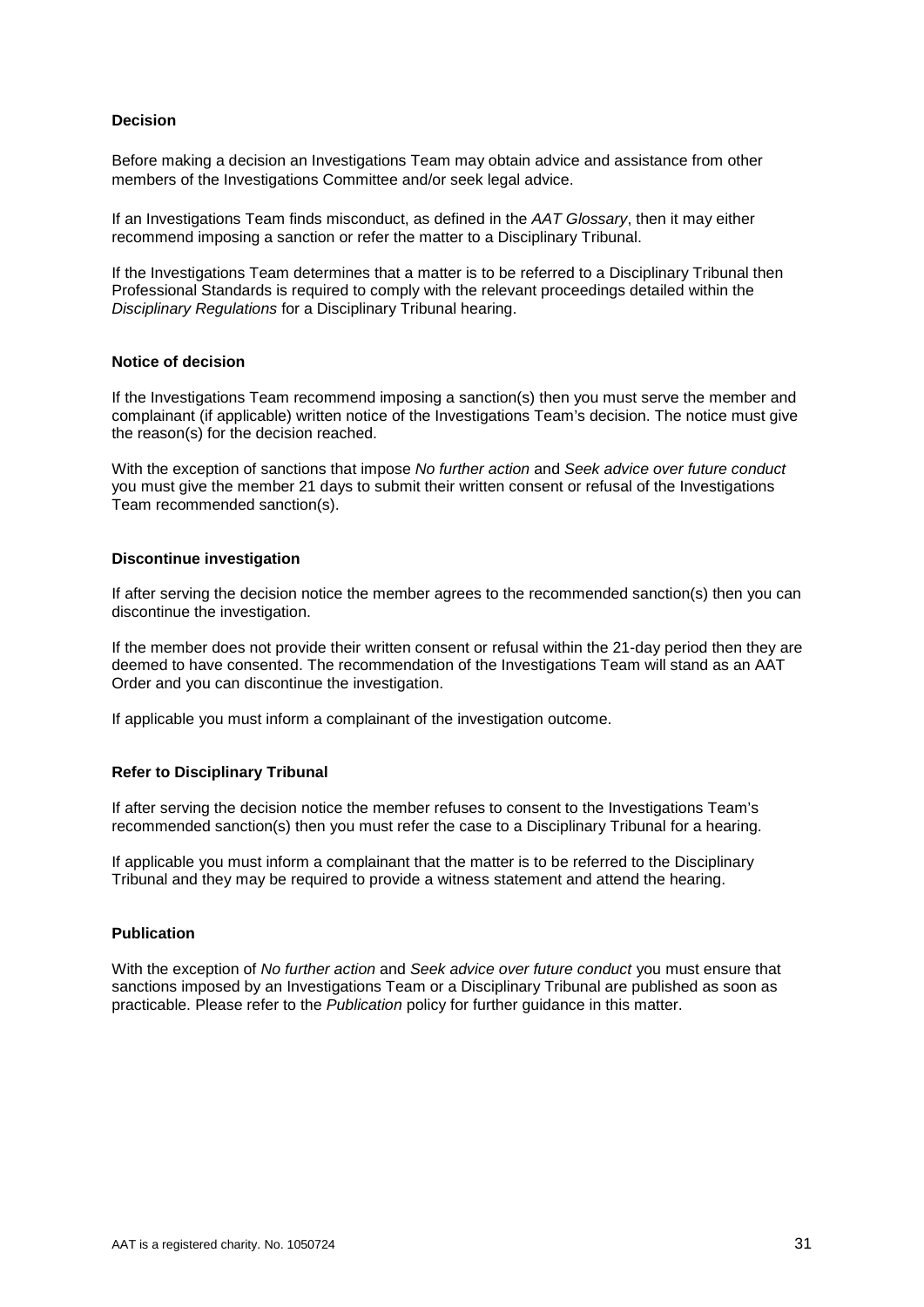# <span id="page-31-0"></span>Section 6 - Resigning from membership

The *Articles of Association* provide that any member can resign their membership by giving written notice. However, this provision must be weighed against paragraph 28 of the *AAT Regulations.* This paragraph stipulates that, unless otherwise determined by AAT, a member who is the subject of a complaint of misconduct under the *Disciplinary Regulations* shall not be permitted to resign from membership until the matter has been fully resolved.

#### <span id="page-31-1"></span>**Resigning subject to the** *Disciplinary Regulations*



It is not possible to give an exhaustive list of when it is appropriate to accept a member's resignation where that member is the subject of a complaint of misconduct under the *Disciplinary Regulations*. Each case must be judged on its own merits and you must remit the matter to a manager for final determination; however, you should bear the following in mind:

#### **Third party interests**

If a third party has been seriously affected by a member's conduct then in the interest of fairness it would be inappropriate to allow the member to resign until the matter is fully concluded under the *Disciplinary Regulations*.

#### **Public interest**

If the member's conduct is such that it could put the public at risk or undermine confidence in the accounting profession or AAT's compliance framework, it would be inappropriate to allow the member to resign whilst the matter in question remains unresolved.

#### **Liability**

Under paragraph 20(1) of the *Articles of Association* if a member resigns they remain liable for their conduct prior to their resignation. Therefore you may accept a member's resignation but continue to address the complaint of misconduct under the *Disciplinary Regulations*.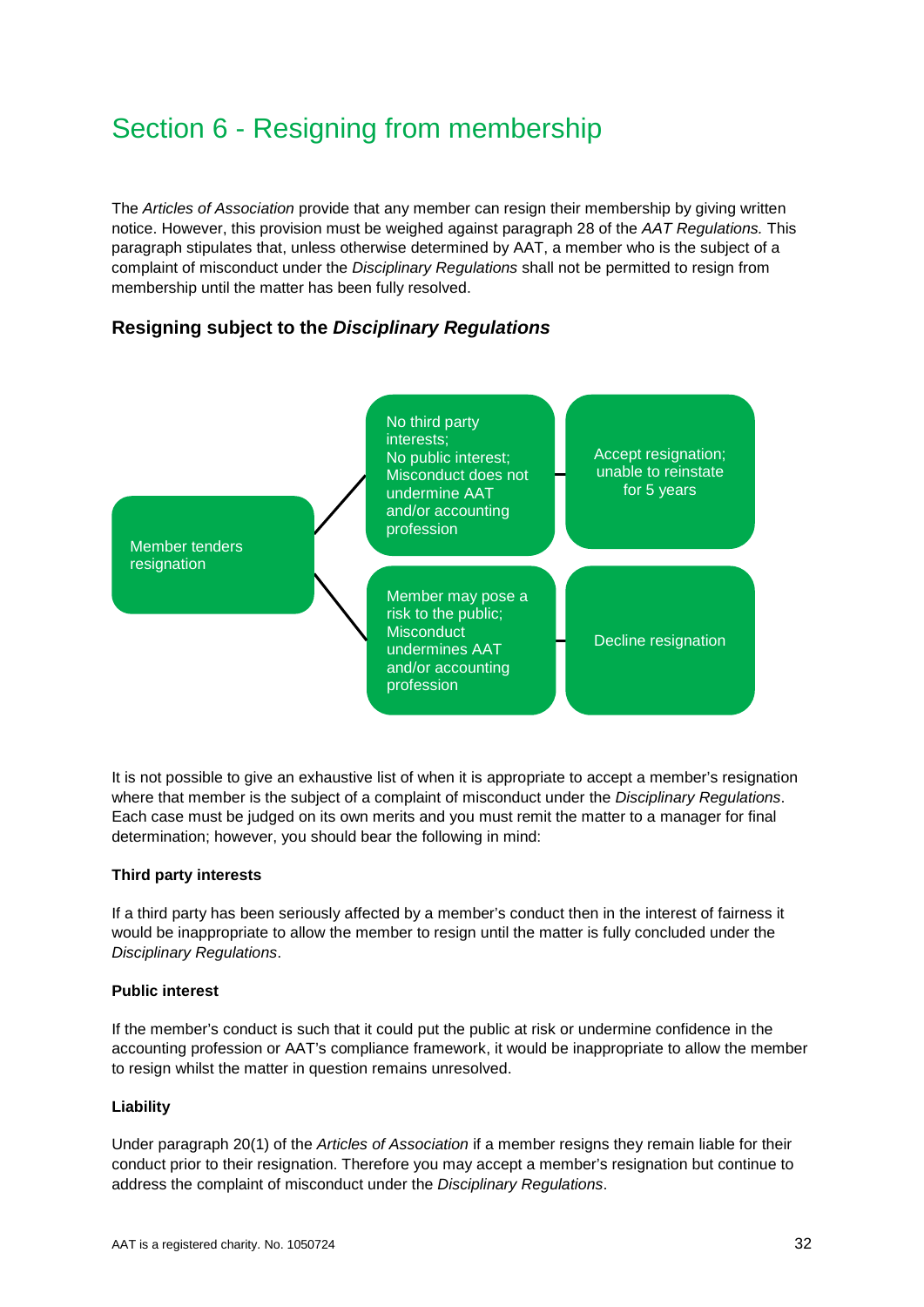#### **Reinstatement**

If you accept a member's resignation in these circumstances, then you must advise the member that they cannot reinstate their membership for five years. If the complaint of misconduct was not resolved under the *Disciplinary Regulations* then you must also inform the member that the matter will be fully explored if they apply to reinstate their membership in the future.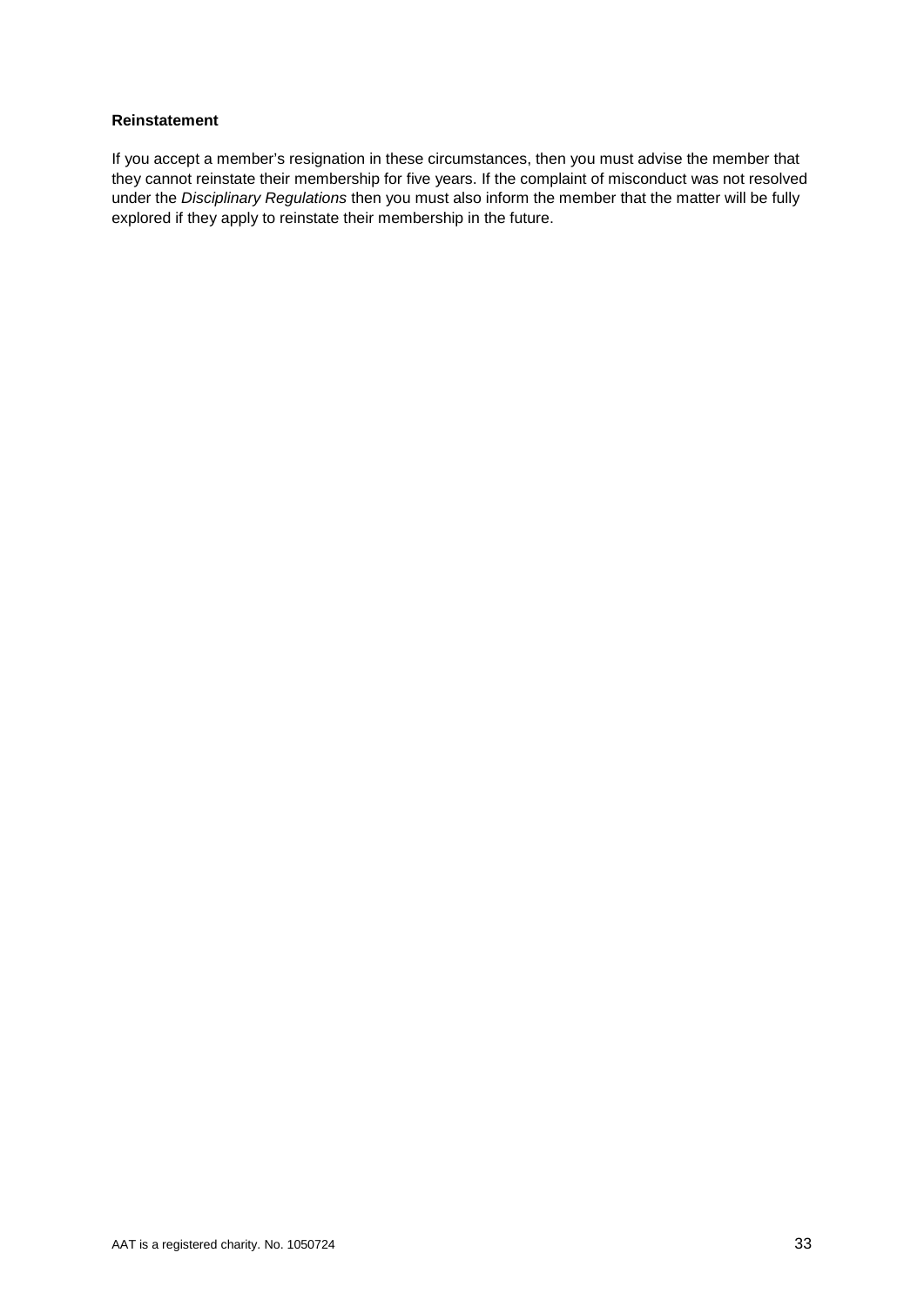# <span id="page-33-0"></span>Section 7 - Members' health

AAT has a duty to maintain public confidence in the accounting profession and ensure its members uphold proper standards of conduct and behaviour. There may be instances where a member's health comprises their ability to provide accountancy services to an acceptable standard or to comply with the *Code of Professional Ethics* and other standards set by AAT.

Where a member has reason to believe their health is affecting their ability to provide a good service or to comply with AAT's regulatory framework then the *Health* policy provides they must report this to AAT as soon as possible.

Where a member claims that a health condition is responsible for their non-compliance with AAT policies, regulations and relevant UK legislation then they must substantiate this with medical evidence. Failure to provide evidence indicates that little weight should be attached to their declaration.

If the member is the subject of a regulatory event, for example undergoing a Practice Assurance Review or allegations of misconduct going before a Disciplinary Tribunal, you must carefully scrutinise the evidence the member is relying on to explain their non-compliance. Such evidence must identify:

- the medical practitioner
- the member's health condition
- the features of the health condition which, in the medical practitioner's opinion, prevents or contributed to the member's non-compliance.

If the information you have raises any questions, or leaves anything uncertain, you must address this by making enquiries with the member. If you obtain the member's written consent first, you can approach their medical practitioner directly.

Once you have evidence of a health condition, you should consider the implications this may have for regulatory proceedings, bearing in mind factors such as the following:

- whether a member can or cannot participate in a regulatory event is not always a straightforward yes or no answer. There may be reasonable adjustments that can be made to enable effective participation. You should explore possible options with your colleagues and your manager
- carefully consider whether the identified condition impedes the member's ability to participate in the regulatory event. A letter from a doctor which confirms the member has been signed off work may not itself be an indicator of their inability to deal with disciplinary proceedings
- the question whether a member can effectively participate depends not only on the identified condition, but also what role the member is called to undertake. For example, if the member instructs a legal representative or an advocate during a disciplinary matter it may be possible to proceed despite the member's health. This would of course depend very much on the circumstances of the case
- save where the public interest strongly points to the contrary, it would be inappropriate to proceed with a regulatory event when you have evidence from a medical practitioner which clearly indicates a member is not fit to cope with it.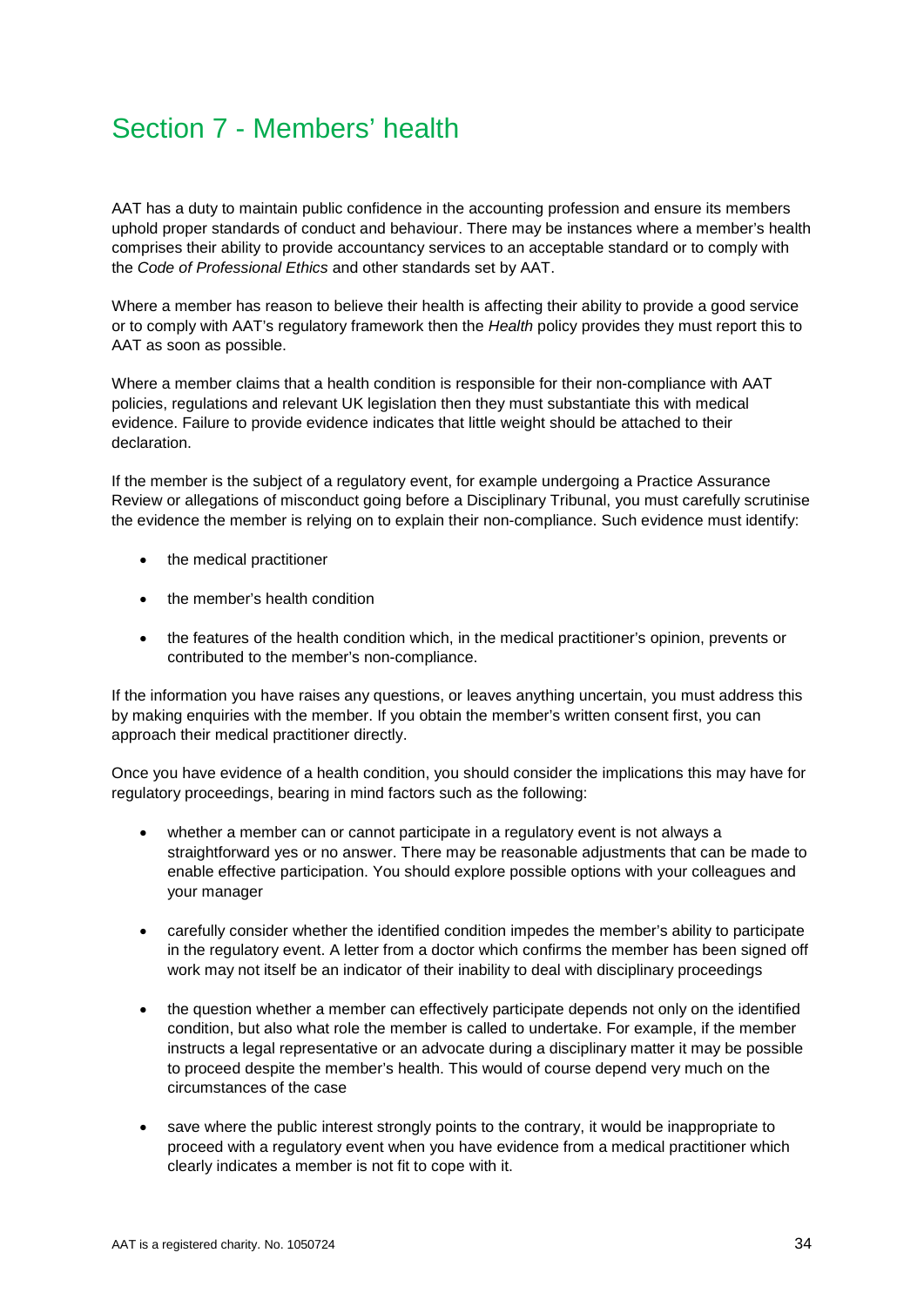The above is not an exhaustive list, but it indicates that when carrying out your regulatory function you need to consider AAT's duty to safeguard members with ill health and weigh this against AAT's duty to protect the public and maintain confidence in the accountancy profession.